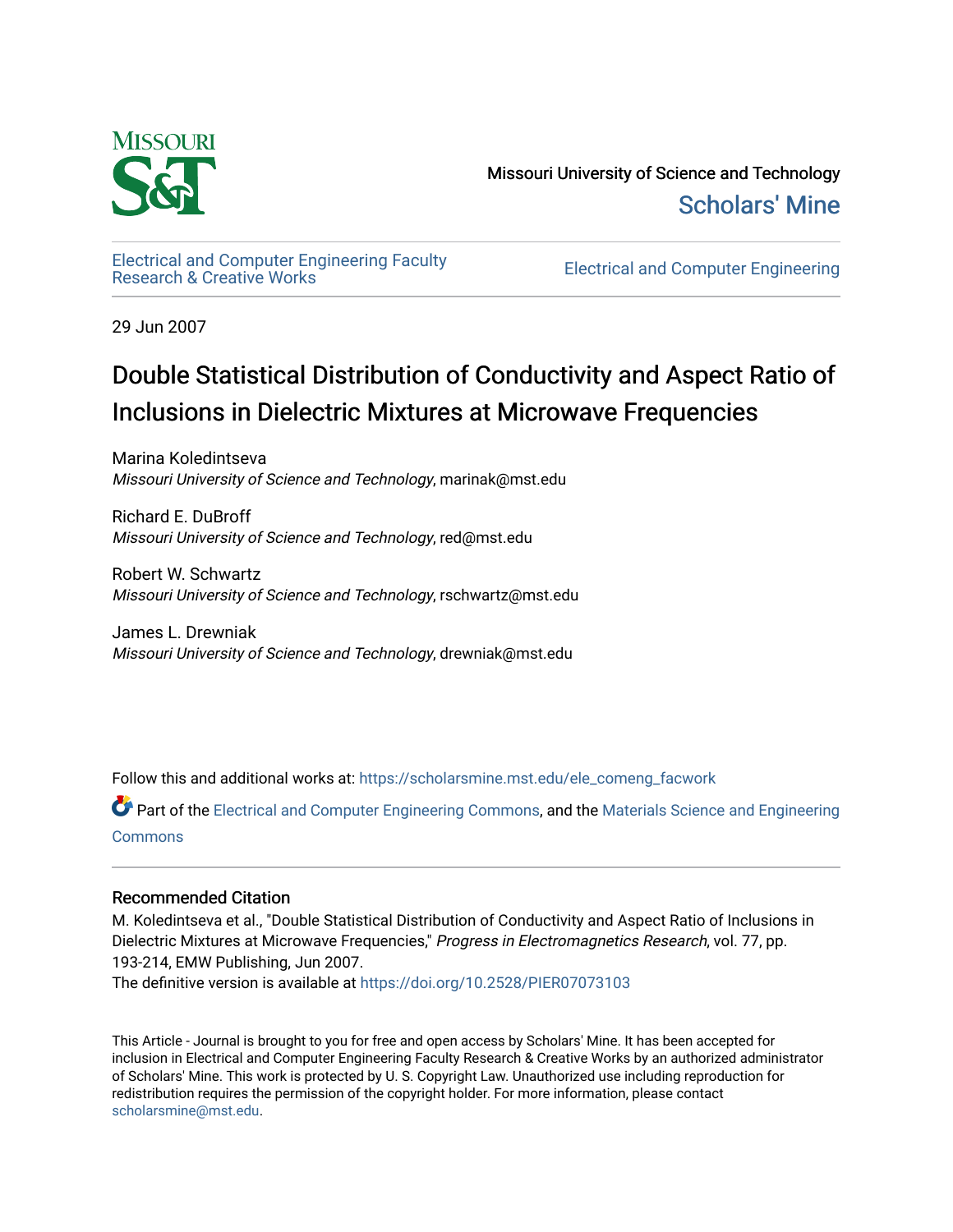# **DOUBLE STATISTICAL DISTRIBUTION OF CONDUCTIVITY AND ASPECT RATIO OF INCLUSIONS IN DIELECTRIC MIXTURES AT MICROWAVE FREQUENCIES**

# **M. Y. Koledintseva, R. E. DuBroff, R. W. Schwartz and J. L. Drewniak**

University of Missouri-Rolla Rolla, Missouri, USA

**Abstract**—An analytical model of a composite dielectric presented in this paper is the extension of Maxwell Garnett formulation. It takes into account the simultaneous statistical (Gaussian) distribution of conductivity and aspect ratio of inclusions. The inclusions are randomly oriented elongated conducting spheroids at concentrations below the percolation threshold. The formulation presented herein is limited to microwave frequencies. However, taking subtle frequencydependent effects that play important part at optical frequencies into account is straightforward. Some results of computations of microwave complex effective permittivity of composites with different input parameters have been obtained using analytical and numerical integration in Maple 10 software. It is shown how the parameters of the distribution laws — mean values and standard deviations of aspect ratio and conductivity — affect the resultant complex effective permittivity. The results of computations demonstrate that the most important factors affecting frequency characteristics of microwave effective permittivity are the mean values of the aspect ratio and conductivity. As for the standard deviations of aspect ratio and conductivity, their effects are the most noticeable in the transition between the static and optical limits of the Debye characteristic for the effective permittivity. There is almost no effect in the static and "optic" regions of the Debye curves.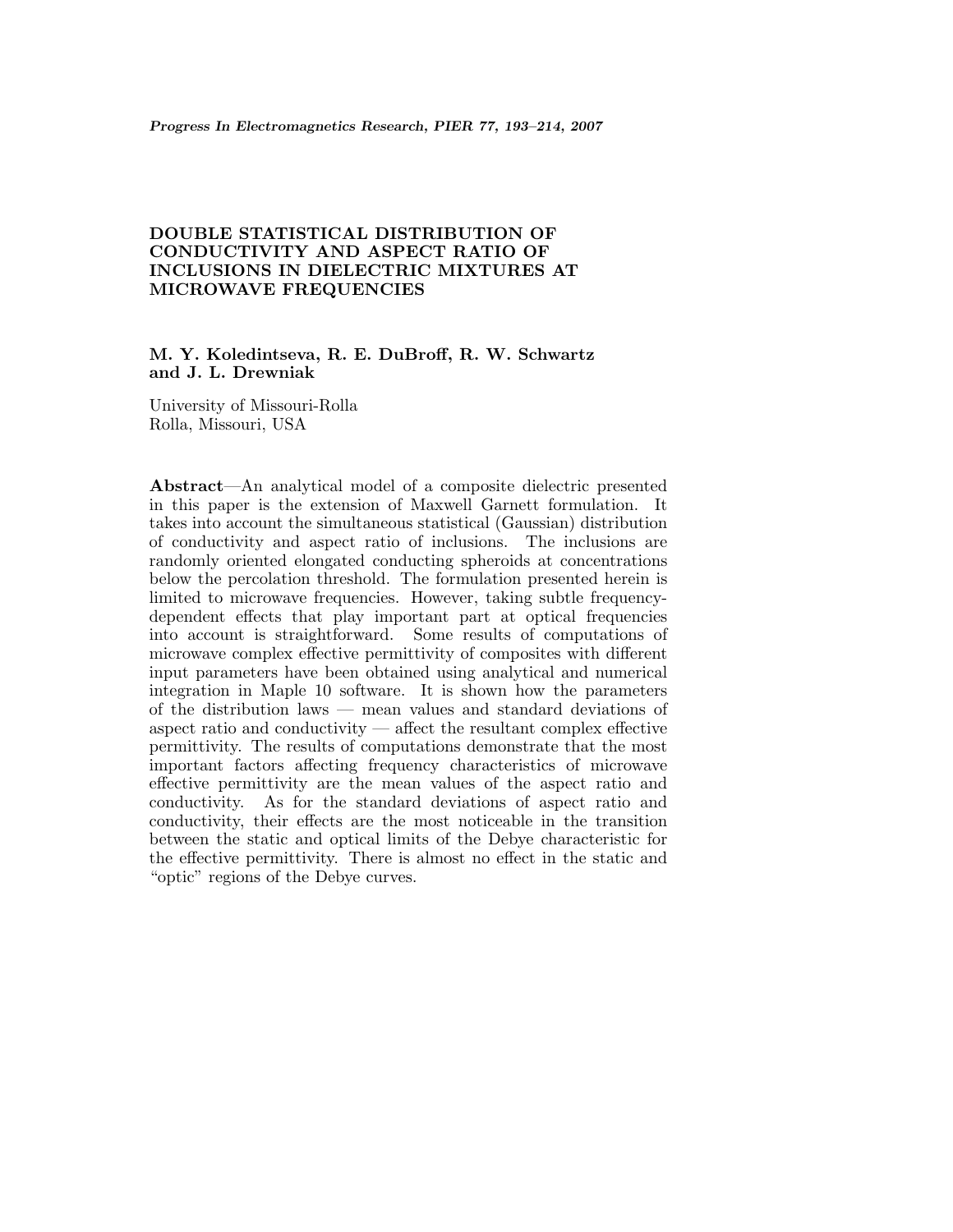#### **Notations**

 $a = l/d$  - aspect ratio of the inclusions (ratio of the length to the diameter);

 $a_0$  - mean value of the aspect ratio;

 $\sigma_a$  - standard deviation of the aspect ratio;

 $\sigma_e$  [S/m] - bulk conductivity of an inclusion;

 $\sigma_{e0}$  [S/m] - mean value of the bulk conductivity;

 $\sigma_c$  [S/m] - standard deviation for the bulk conductivity;

 $n \, [\text{m}^{-3}]$  - total concentration of inclusions;

 $f_i$  - volume fraction of the inclusions of the particular size and conductivity;

 $N_{i1,2,3}$  - depolarization form factors of inclusions;

 $\varepsilon_b$  - relative permittivity of the base material;

 $\varepsilon_{\text{eff}}$  - effective permittivity of the composite material.

## **1. INTRODUCTION**

This paper is a continuation of the study of frequency characteristics of composite dielectrics comprised of a dielectric base (host) material and conducting inclusions in the form of elongated spheroids [1, 2]. In paper [1], the model of the effective permittivity of composites containing conducting inclusions at optical frequencies was developed. This model is based on the Maxwell Garnett (MG) formulation and takes into account a number of subtle effects in metal inclusions in the optical range. These include the skin effect, the Drude frequency dependence, the effects related to the mean free path of electrons in nanometer-size conductors, as well as dimensional resonances and radiation associated with the length of inclusions. Some results of modeling in the optical range with statistically distributed aspect ratios of inclusions are also presented in [2]. It is shown that the wider standard deviation for aspect ratios broadens the bandwidth of absorption. It has also been shown that the shape and magnitude of an absorption curve depends on the mean value of the aspect ratio, the conductivity of inclusions, the concentration of inclusions, as well as the frequency characteristics of the base material.

It is known that in the composites with inclusions of lower conductivities, the maximum peak of absorption is observed at the lower frequencies. In contrast, the increase of conductivity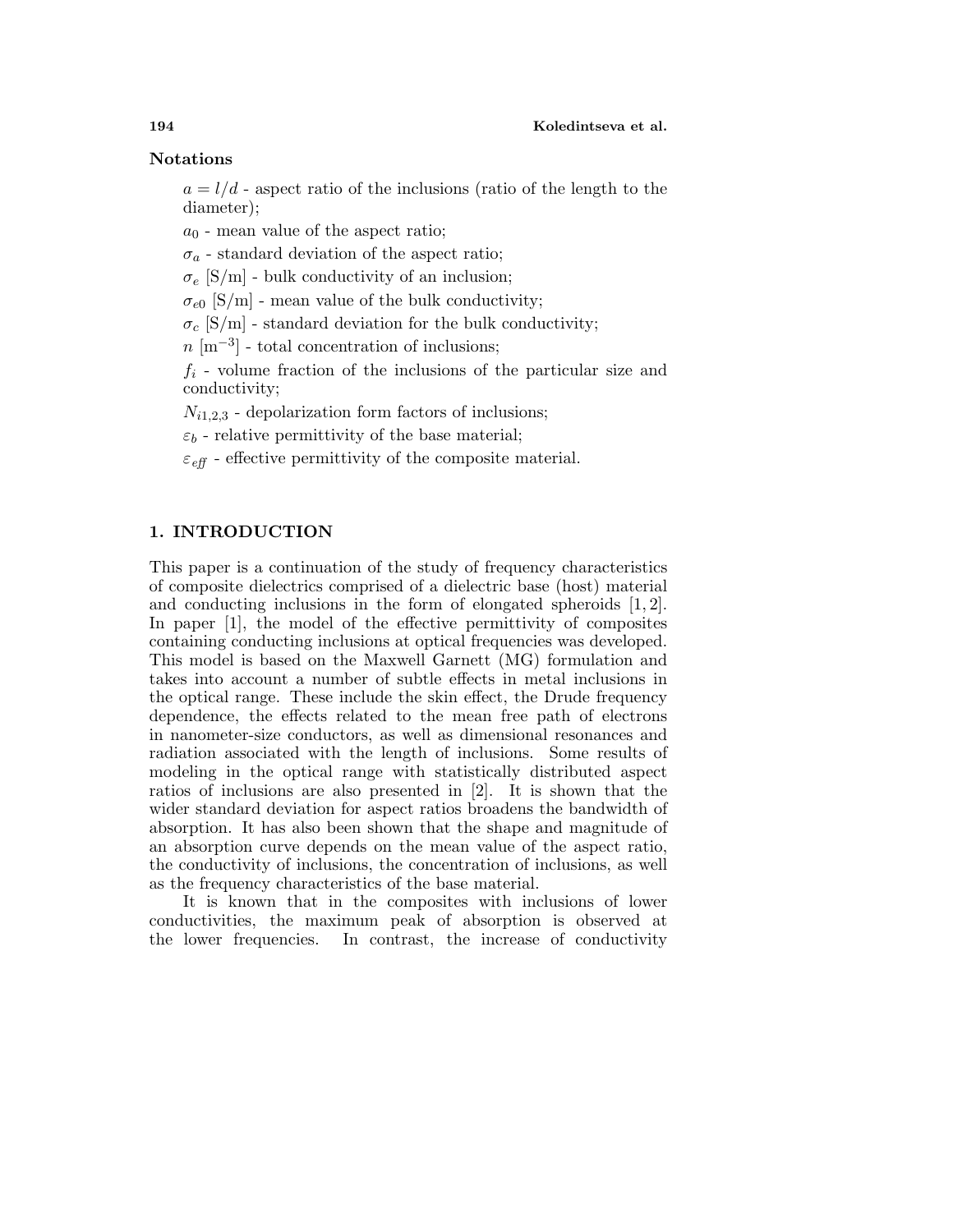leads to the absorption peak shift to the higher frequencies  $[1-\]$ 3]. To widen the bandwidth of absorptive properties of composites at both microwave and optical frequencies, it may be favorable to have mixtures of inclusions with different conductivities, including statistically distributed conductivities. From this point of view, it is important to consider the case, when both the aspect ratio and conductivity of inclusions are statistically distributed.

Engineering of microwave composite materials for different applications, such as electromagnetic shields, gaskets, printed circuit boards, microwave filtering devices, antenna radomes, etc., is an important practical problem [3–5]. The typical main requirements to shielding materials are their high shielding effectiveness, broadband performance, and omnidirectional behavior with respect to the angles of incidence of electromagnetic waves. Carbon inclusions are used as fillers in absorbing materials for microwave applications [3, 6–9], though properties of such materials have not been investigated extensively in the open literature. A peculiarity of carbon-filled composites is that the conductivity of carbon inclusions typically varies over a wide range, even if all carbon particles are obtained during the same technological process (e.g., exposed to burning during the same time). Hence, it is very important to know how the parameters of distribution laws mean values and standard deviations of aspect ratio and conductivity — affect the resultant complex effective permittivity.

It should be mentioned that the optical frequency effect of statistical distribution of inclusion conductivity is also very important. Though most of the metals typically used as fillers of composites (Ag, Au, Pt, Al, Cu, etc.) at optical frequencies have more or less homogeneous bulk conductivity of inclusions [2], impurity and roughness of metal surfaces of inclusions lead to the increased statistical distribution of inclusion conductivities.

The objective of this paper is to include the abovementioned double statistical distribution in the Maxwell Garnett model, and thereby obtain computational results to study the main trends in frequency characteristics resulting from this double statistical distribution. Assume that all the inclusions are randomly oriented in the three-dimensional space, their concentration is below the percolation threshold, the size of inclusions is small compared to the wavelength, and, finally, the inclusions may neither move, nor change their shape and other parameters with time. These limitations allow for using the Maxwell Garnett formulation [10–12]. Herein, only microwave properties of composites are studied, where the Drude effect, the mean-free-path effect, and dimensional resonances [1] in the particles can be neglected. This facilitates retrieving the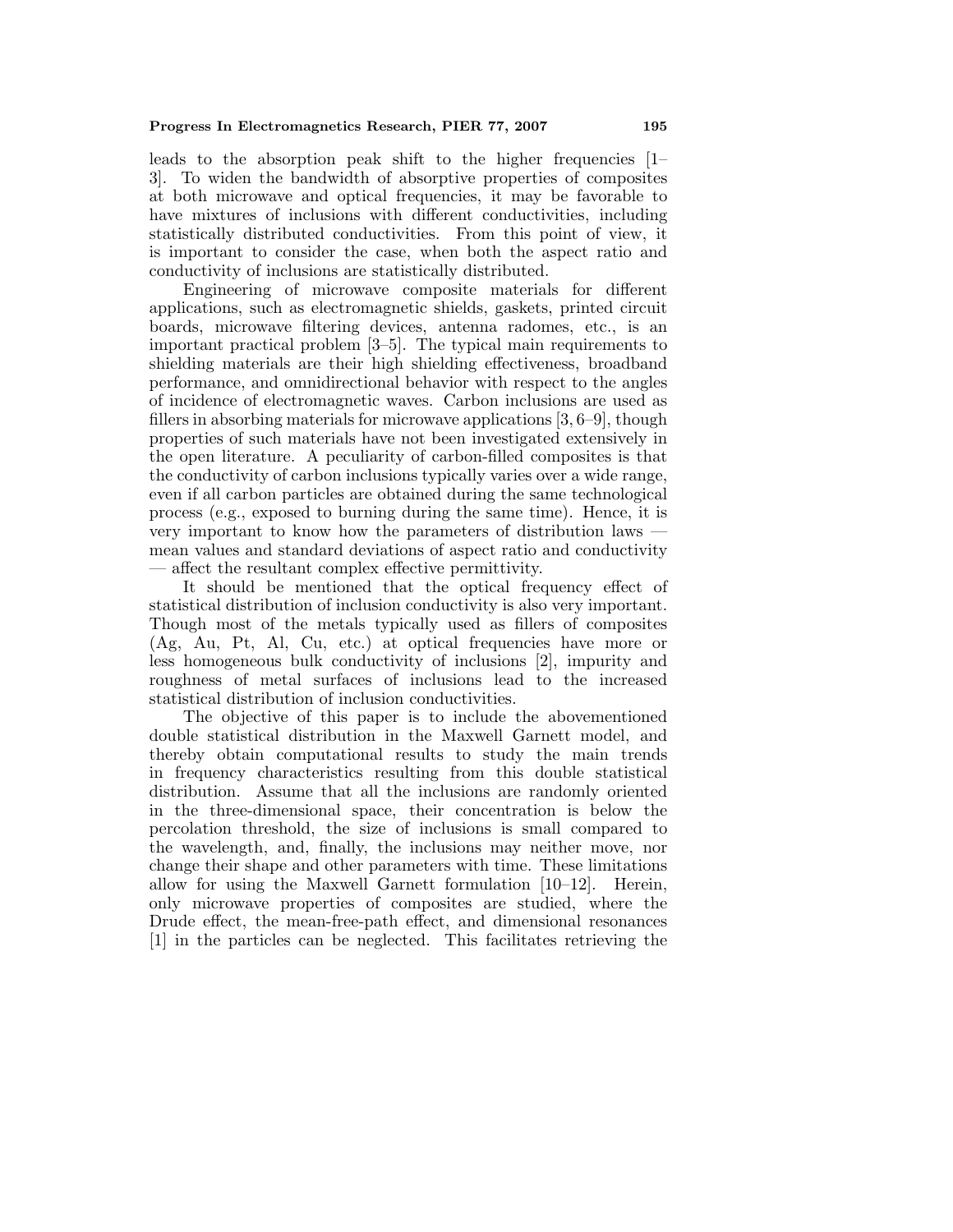basic effects associated with the double statistical distribution of the abovementioned parameters. However, skin effect in the inclusions may start playing an important part as frequencies increase (e.g., in the THz region), so in general it is taken into account. Also, for the sake of simplicity, the base dielectric is assumed here as lossless and non-dispersive.

Section 2 describes a mathematical model of the composite taking the double statistical distribution into account. The results of calculations based on this model are presented and discussed in Section 3. The conclusions are summarized in Section 4.

### **2. MATHEMATICAL MODEL**

The Gaussian distribution law with respect to the bulk d.c. electric conductivity  $\sigma_e$  of conductive inclusions is

$$
p(\sigma_e) = \frac{1}{\sqrt{2\pi}\sigma_c} \exp\left(-\frac{(\sigma_e - \sigma_{e0})^2}{2\sigma_c^2}\right),\tag{1}
$$

where  $\sigma_{e0}$  is the mean bulk conductivity, and  $\sigma_c$  is the standard deviation for the conductivity.

If there is a double Gaussian distribution with respect to the conductivity  $\sigma_e$  and aspect ratio a, the two-dimensional probability density is

$$
p(a, \sigma_e) = \frac{1}{2\pi\sigma_c\sigma_a} \exp\left(-\frac{(\sigma_e - \sigma_{e0})^2}{2\sigma_c^2}\right) \exp\left(-\frac{(a - a_0)^2}{2\sigma_a^2}\right),\tag{2}
$$

where  $a_0$  is the mean aspect ratio of inclusions, and  $\sigma_a$  is the standard deviation for aspect ratio.

The volume fraction of the inclusions for a particular conductivity  $\sigma_e$  and aspect ratio a is then proportional to the following twodimensional probability density,

$$
f_i(a, \sigma_e) = nv_i(a)p(a, \sigma_e), \qquad (3)
$$

where  $n$  is the concentration, consisting of the total number of inclusions per-unit-volume, and  $v_i(a)$  is the volume of an individual inclusion.

Based on the MG representation given in [2], the effective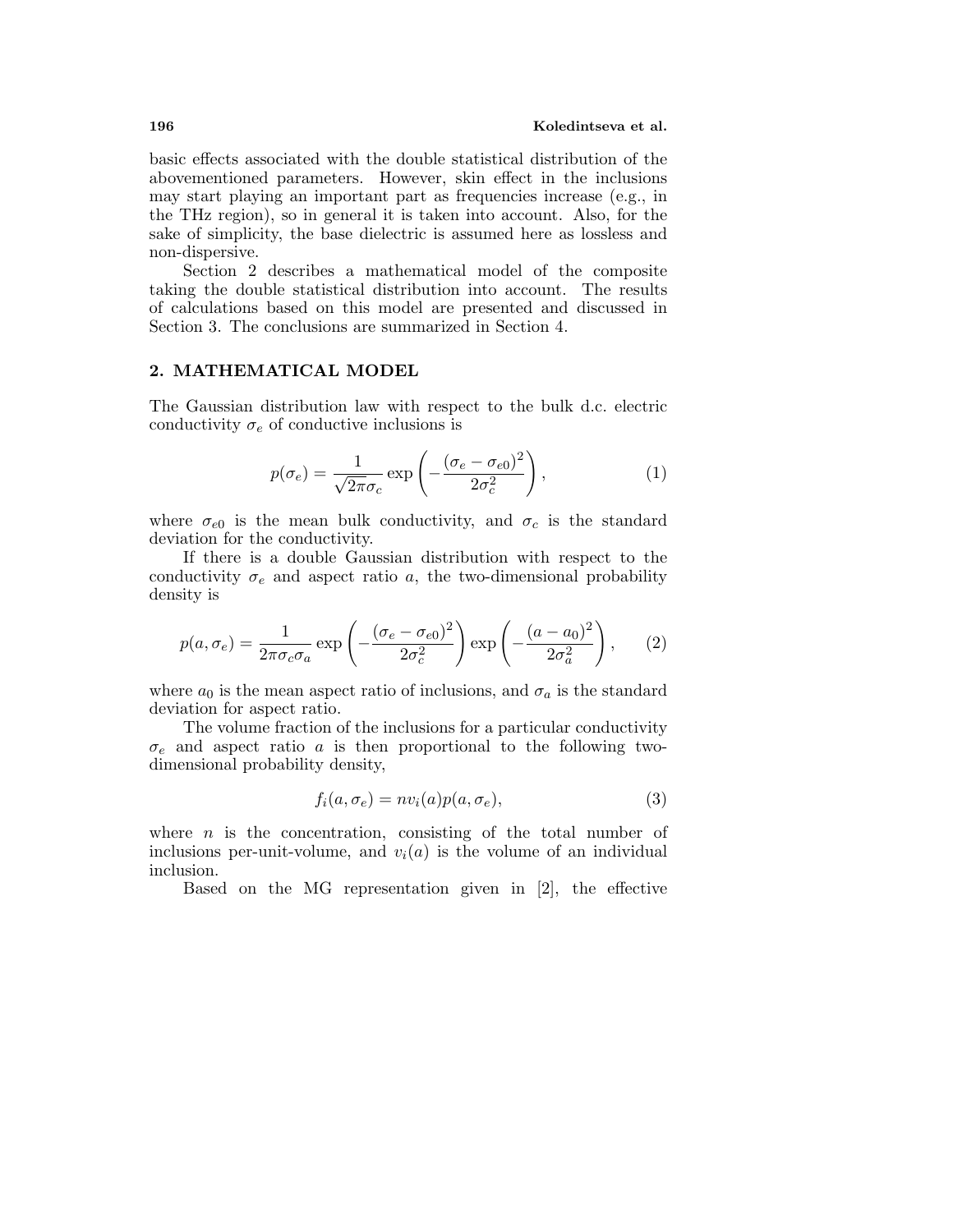permittivity can be written as

$$
\varepsilon_{ef} = \varepsilon_b + \frac{\frac{1}{3} \int_{a_{\min}}^{a_{\max}} \int_{\sigma_{e_{\min}}}^{\sigma_{e_{\min}}} \eta_i(\sigma_e) \varepsilon_b f_i(a, \sigma_e) \sum_{k=1}^3 \frac{1}{1 + \eta_i(\sigma_e) N_{ik}(a)} d\sigma_e da}{1 - \frac{1}{3} \int_{a_{\min}}^{a_{\max}} \int_{\sigma_{e_{\min}}}^{\sigma_{e_{\max}}} \eta_i(\sigma_e) f_i(a, \sigma_e) \sum_{k=1}^3 \frac{N_{ik}(a)}{1 + \eta_i(\sigma_e) N_{ik}(a)} d\sigma_e da},
$$
\n(4)

where the coefficient

$$
\eta_i(\sigma_e) = \frac{\varepsilon_i(\sigma_e)}{\varepsilon_b} - 1\tag{5}
$$

depends on the relative permittivities of the base material  $\varepsilon_b$  and the material of a conducting inclusion

$$
\varepsilon_i(j\omega) = \varepsilon_i' - j\frac{\sigma_e}{\omega \varepsilon_0} \approx -j\frac{\sigma_e}{\omega \varepsilon_0}.\tag{6}
$$

The limits of integration in (4) are chosen in a reasonable way for the Gaussian distribution as

$$
a_{\min} = a_0 - 3\sigma_a \quad \text{and} \quad a_{\max} = a_0 + 3\sigma_a; \sigma_{e \min} = \sigma_{e0} - 3\sigma_c \quad \text{and} \quad \sigma_{e \max} = \sigma_{e0} + 3\sigma_c.
$$
\n(7)

If the inclusions are in the form of elongated prolate spheroids (rods), their form factors in (4) can be calculated through their aspect ratio using the simplified formula derived based on formulations in  $[11, 13]$ ,

$$
N_{i1} = N_{i2} = \frac{1 - N_{i3}}{2}; \ N_{i3} = \frac{1}{2} \cdot \frac{\ln\left(\frac{a + \sqrt{a^2 - 1}}{a - \sqrt{a^2 - 1}}\right)a - 2\sqrt{a^2 - 1}}{\left(\sqrt{a^2 - 1}\right)^3}.
$$
 (8)

When considering frequencies where the skin-effect is important, e.g., the THz frequency band, the mean bulk conductivity  $\sigma_{e0}$  in the above formulation should be replaced by the effective conductivity that takes the skin-effect into account, as in [14].

$$
\sigma_{e0} \to \sigma_{skin} = \sigma_{e0} \cdot \frac{1 - j}{\Delta} \frac{J_1((1 + j)\Delta)}{J_0((1 + j)\Delta)};
$$
  

$$
\Delta = \frac{d}{2\delta_{skin}} = \frac{d}{2} \sqrt{\frac{\omega \mu_a \sigma_{e0}}{2}};
$$
 (9)

where  $J_0$  and  $J_1$  are the zero and first order Bessel functions of the first kind, and  $\mu_a = \mu_0 \mu_r$  is the absolute permeability of inclusions (if they are non-magnetic, then  $\mu_a = \mu_0 = 4\pi \cdot 10^{-7} \,\text{H/m}$ .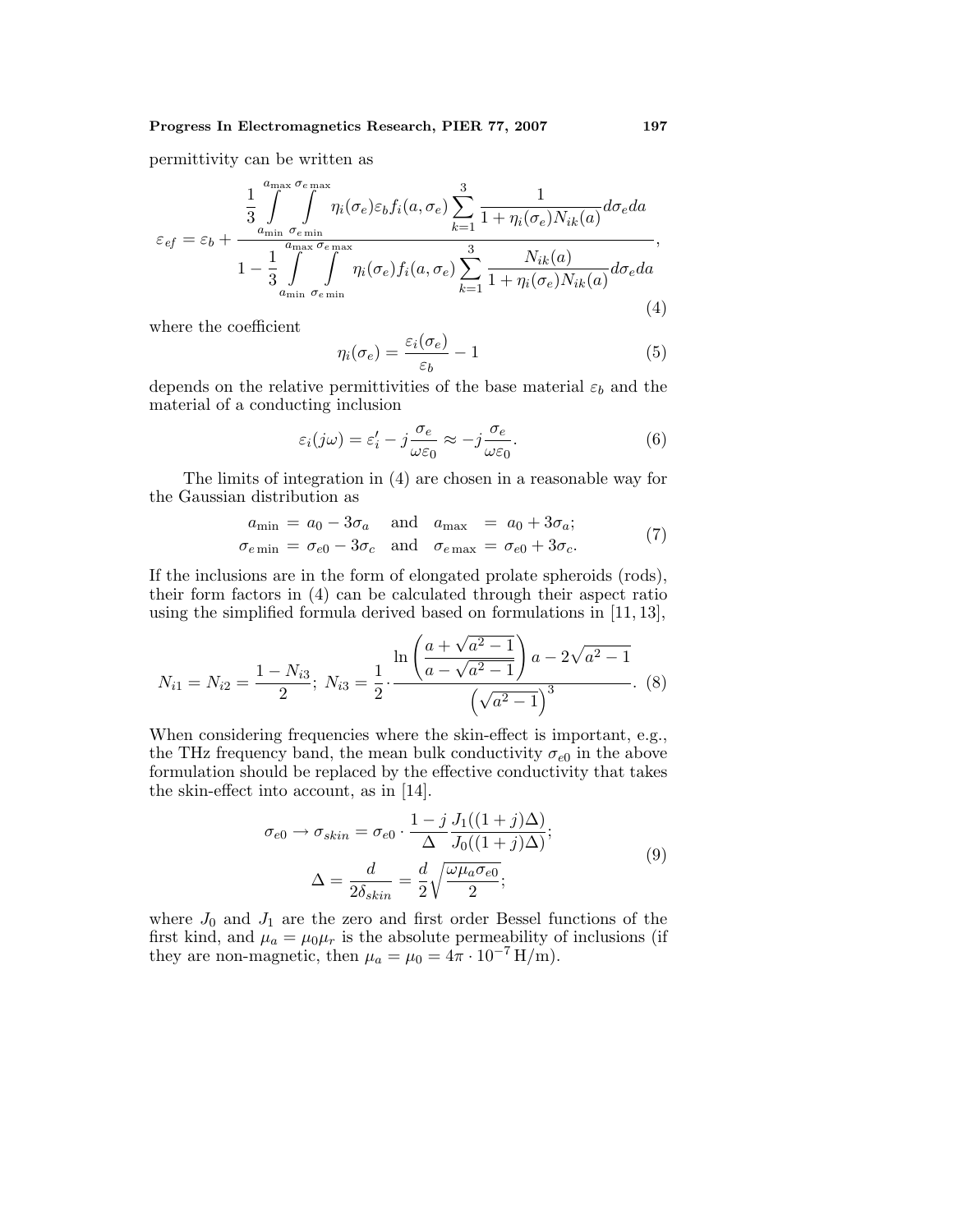#### **3. RESULTS OF COMPUTATIONS**

Some computational results for the effective permittivity of composite dielectrics at microwave frequencies with statistically distributed aspect ratios and conductivity of inclusions are presented in this Section. A diphasic mixture is considered. It is comprised of a base material, which is a non-dispersive dielectric (e.g., Teflon,  $\varepsilon_b = 2.2$ ), and of conducting inclusions in the form of elongated spheroids (rods) corresponding to the depolarization form factors (8). The rods are assumed to be made of carbon. In these computations the skin-effect, dimensional resonances, and other subtle effects for conductivity in conducting inclusions are negligibly small.

Figure 1 demonstrates frequency dependence of the complex effective permittivity for two cases: (1) very narrow statistical distributions for both aspect ratio and conductivity (standard deviations are  $\sigma_a = 1$  and  $\sigma_c = 10 \text{ S/m}$ , respectively), and (2) both the aspect ratio and the conductivity of inclusions are statistically undistributed. It is seen from the figure that the corresponding real and imaginary parts of the effective permittivity practically coincide for



Figure 1. Frequency dependence of the effective permittivity for very narrow statistical distributions of both aspect ratio and conductivity, compared with the effective permittivity for an undistributed case (aspect ratio = 100, bulk conductivity of inclusion is  $10^6$  S/m).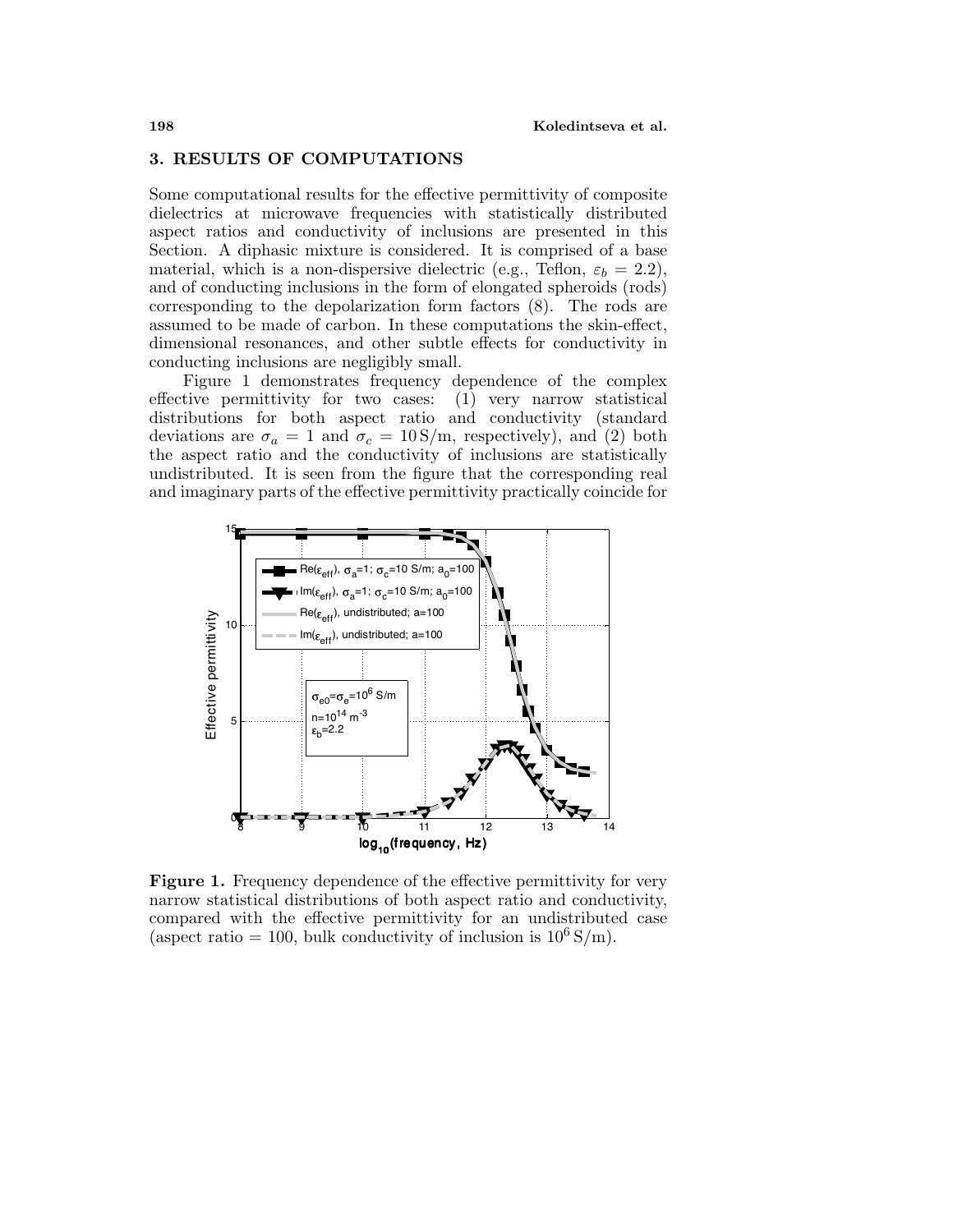#### **Progress In Electromagnetics Research, PIER 77, 2007 199**

both cases. This expected result serves as a test for the computational correctness. The mean aspect ratio in the statistically distributed case is the same as the aspect ratio in the undistributed case  $(a_0 = a = 100)$ , and the mean conductivity in the statistically distributed case is the same as in undistributed case  $\sigma_{e0} = \sigma_e = 0$ . The curves in Figure 1 obviously must be very close, since very narrow distributions converge to the undistributed case.

As is seen from Figure 1, the calculated frequency dependence for the real and imaginary parts of the effective permittivity follow the Debye law for dielectrics [15],

$$
\varepsilon_{\text{eff}} = \varepsilon_{\text{eff}} \infty + \frac{\varepsilon_{\text{eff}} s - \varepsilon_{\text{eff}} \infty}{1 + j\omega \tau_{\text{eff}}},\tag{10}
$$

where  $\varepsilon_{\text{eff}s}$  and  $\varepsilon_{\text{eff}\infty}$  are the static and "optic" limit permittivities,  $\tau_{\text{eff}}$  is the Debye relaxation constant, and  $\omega = 2\pi \cdot f$  is the angular frequency. The parameters of the Debye (or Debye-like) curves —  $\varepsilon_{\text{eff s}}, \varepsilon_{\text{eff }\infty}$ , and  $\tau_{\text{eff}}$  — can be simply estimated by visual inspection of the curves, or in slightly distorted cases may be easily extracted using optimization procedures based on the genetic algorithm, as described in [5, 16–18]. The Debye-like behavior of composites containing



**Figure 2.** Comparison of effective permittivity curves for double statistical distribution and one of the distributions (aspect ratio only — narrow distribution, and conductivity only).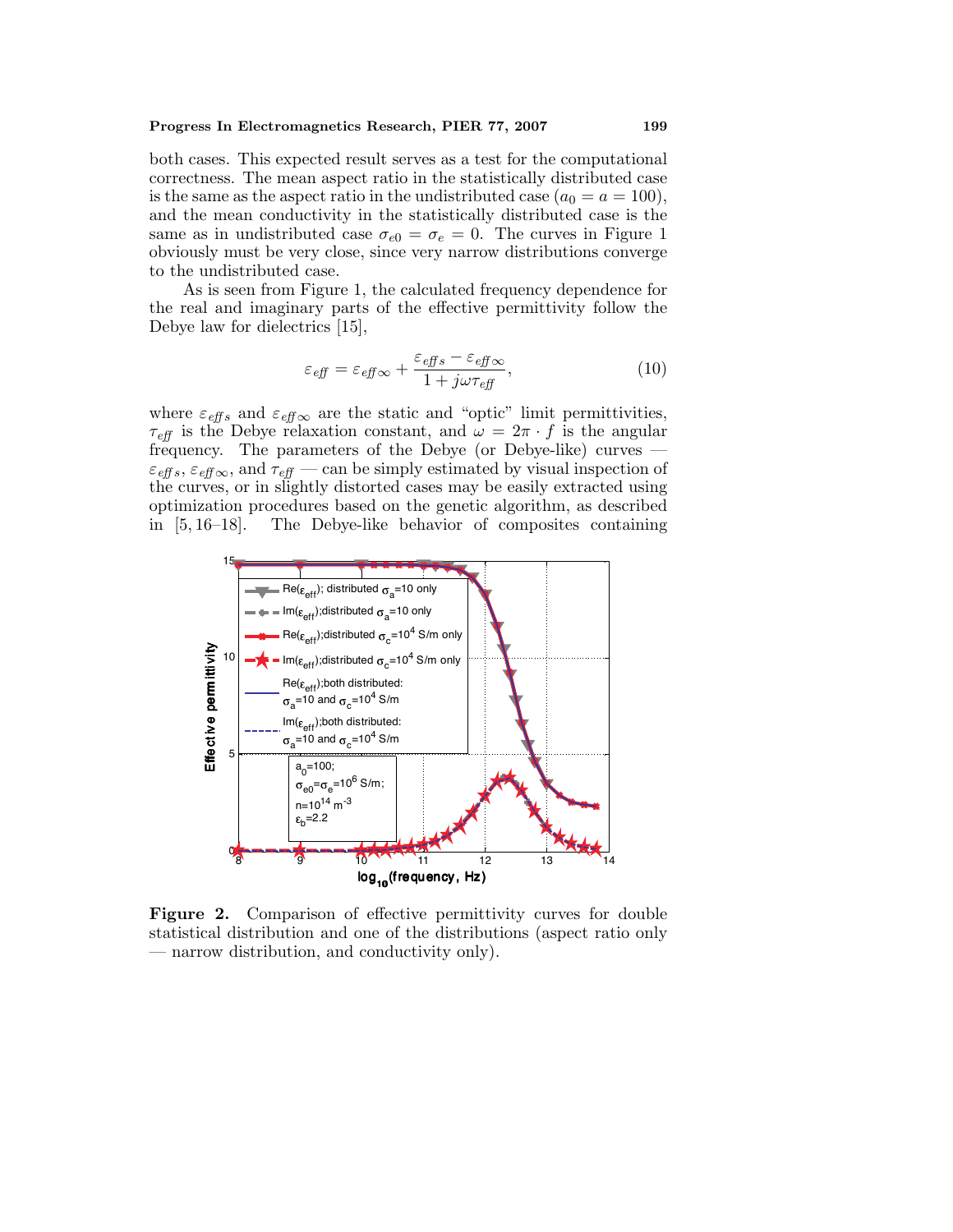conducting rods may be explained by an analogy between the molecules of natural polar dielectrics and polarization of the induced dipoles in the inclusions of artificial dielectrics. Polarizability of an individual rod increases with the increase of its aspect ratio, and also with the increase of its bulk conductivity.

Figure 2 shows the frequency dependence of the effective permittivity for three different cases: (1) aspect ratio is distributed statistically with a comparatively low standard deviation ( $\sigma_a$  = 10), while conductivity is homogeneous ( $\sigma_e = 10^6$  S/m); (2) the conductivity is statistically distributed ( $\sigma_c = 10^4 \text{ S/m}$ ), but the aspect ratio is homogeneous  $(a = 100)$ ; (3) both the aspect ratio and the conductivity of inclusions are distributed statistically ( $\sigma_a = 10$  and  $\sigma_c = 10^4 \text{ S/m}$ . The corresponding curves for all three cases almost coincide, because the statistical distribution of the aspect ratio is the dominant effect, and the corresponding standard deviation is comparatively narrow, close to the undistributed case. Also, it is seen that the standard deviation for conductivity might not affect the resultant effective permittivity characteristics. This hypothesis is tested below.

Figure 3 shows that the standard deviation of the aspect ratio has some impact on the effective permittivity of the composite. As



**Figure 3.** Effective permittivity curves for different standard deviations of the aspect ratio in the double Gaussian distribution.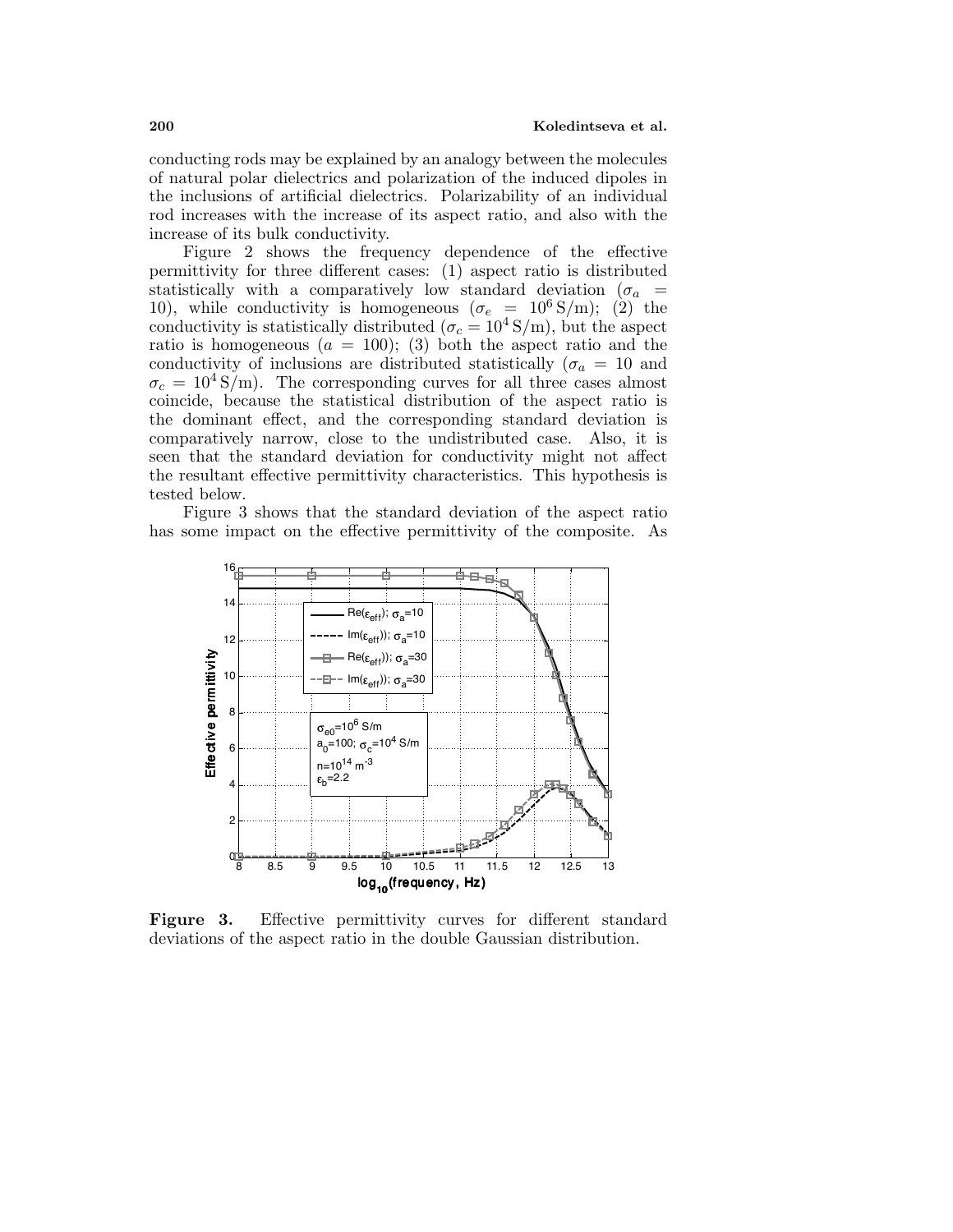

**Figure 4.** Effective permittivity versus frequency for different standard deviation of inclusion conductivity ( $\sigma_c = 2.5 \cdot 10^4$  S/m and  $\sigma_c = 10^2 \,\mathrm{S/m}$ .

is seen from the figure, with the increase of the standard deviation  $\sigma_a$ , the magnitudes of the static relative effective permittivity and of the maximum loss increase slightly. It is also seen that the frequency dependence of the imaginary part becomes wider, and the frequency of the maximum loss shifts to the lower frequencies. This can be explained by the fact that  $\sigma_a$  determines the Q-factor of the material. When  $\sigma_a$ increases, the Q-factor decreases, and the corresponding frequency of the maximum loss shifts to the left.

Figure 4 shows that when the standard deviation is much smaller than the mean conductivity of inclusions  $\sigma_c/\sigma_{e0} \ll 1$ , the standard deviation of conductivity has almost no impact upon the effective permittivity characteristics. In Figure 4, there is almost no difference between the curves corresponding to  $\sigma_c/\sigma_{e0} = 2.5 \cdot 10^{-2}$  and  $\sigma_c/\sigma_{e0} = 1$  $10^{-4}$ .

Figure 5 shows a pronounced effect of the mean value of the aspect ratio on frequency characteristics of the effective permittivity. The higher aspect ratios increase the values of the real static effective permittivity and the maximum loss. In addition, increasing the mean aspect ratio shifts the frequency of the maximum loss to the lower frequencies. This is an expected result. The mechanical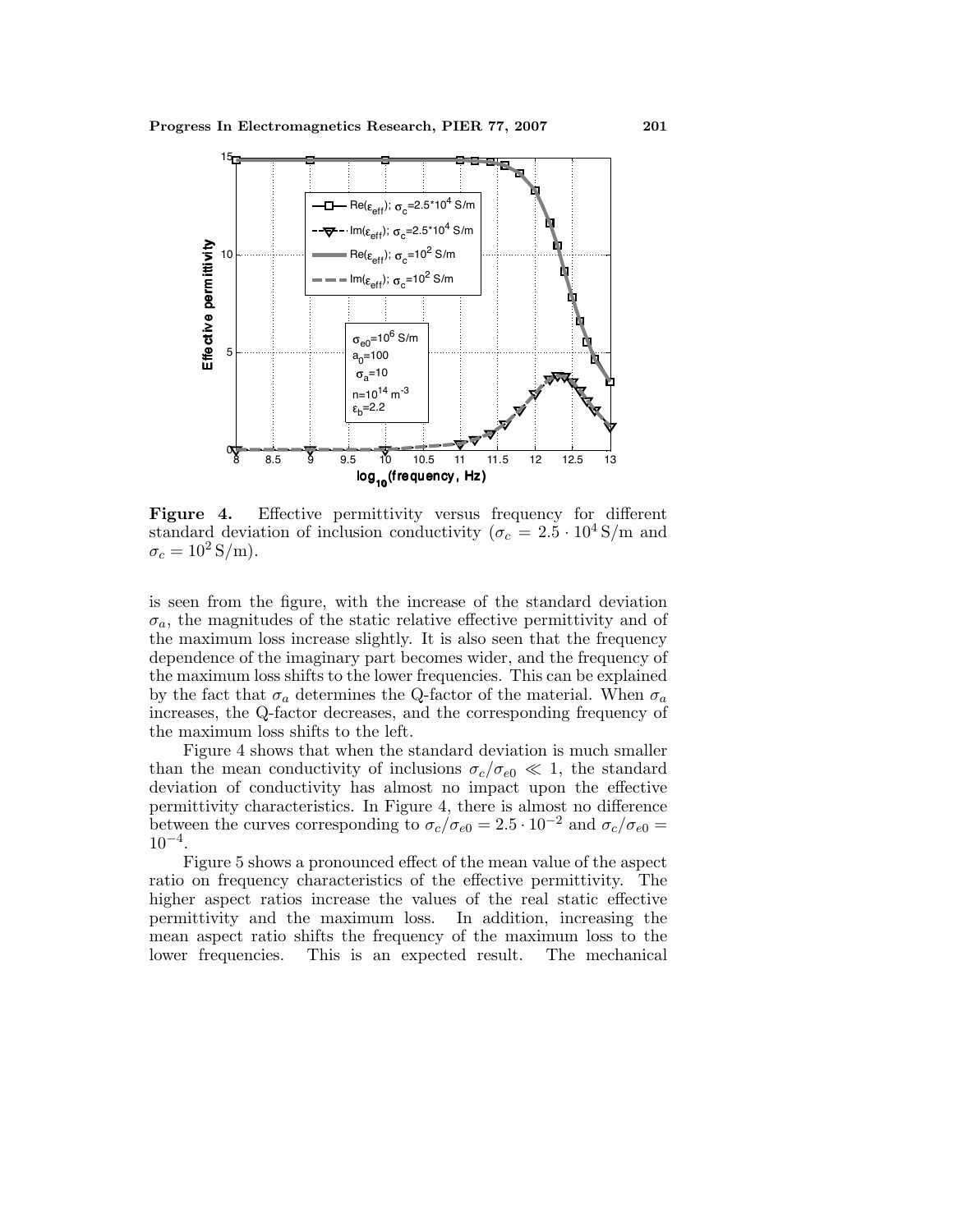**202 Koledintseva et al.**



**Figure 5.** Frequency characteristics of effective permittivity for various values of the mean aspect ratio.

analogy with oscillating particles in a viscous liquid, which leads to the Debye frequency dependence, can explain this phenomenon. The dipole moment associated with an inclusion's polarizability is responsible for "inertia" at higher frequencies. The longer inclusions have more inertia, causing the decrease of the real part of the effective permittivity to occur at lower frequencies. The steepest slope of the real permittivity versus frequency corresponds to the frequency where the maximum in the curve for the imaginary part of permittivity takes place. This is the frequency of the maximum loss.

Figure 6 shows the effect of changing the concentration of inclusions. When the concentration of inclusions in the composite with the parameters indicated in Figure 6 increases by one order of magnitude (e.g., from  $10^{14}$  to  $10^{15} \text{ m}^{-3}$ ), the real static permittivity increases approximately five times. The maximum loss increases by a similar factor. However, a change in the concentration does not affect the frequency of the maximum loss. In all these cases the concentration used was below the percolation threshold.

Figure 7 demonstrates that there is a pronounced effect of the mean bulk conductivity of inclusions upon the effective permittivity curves. Though the static and "optic" values of real permittivity are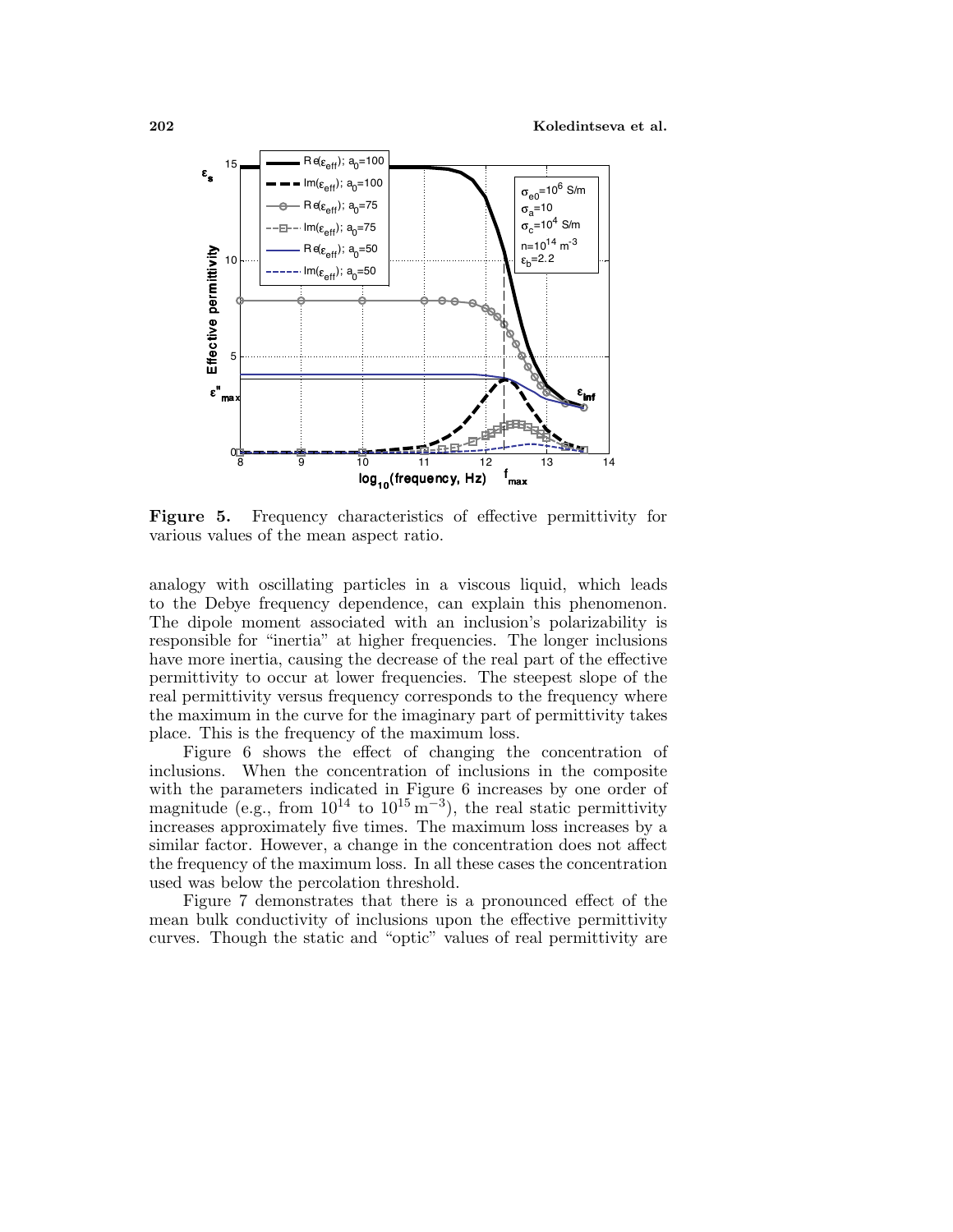

**Figure 6.** Frequency characteristics of effective permittivity for different inclusion concentrations.



**Figure 7.** Effective permittivity frequency characteristics for different ratios of standard deviation to bulk conductivity of inclusions: 1-  $\sigma_c/\sigma_{e0} = 10^{-4};\, 2$ -  $\sigma_c/\sigma_{e0} = 10^{-3};\, 3$ -  $\sigma_c/\sigma_{e0} = 10^{-2};\, 4$ -  $\sigma_c/\sigma_{e0} = 10^{-1};$ and 5-  $\sigma_c/\sigma_{e0} = 10^{-1}$ .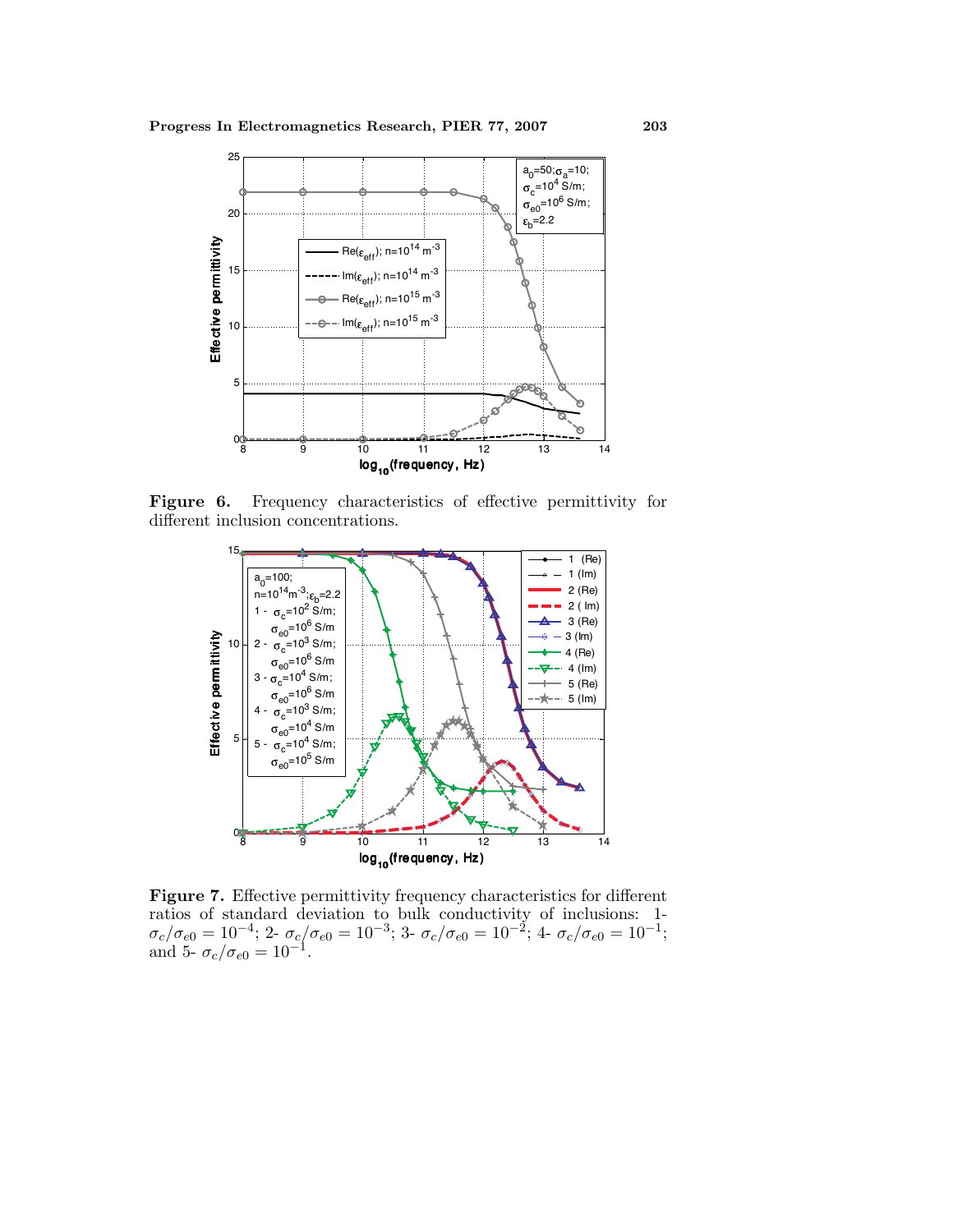nearly unaffected by the change in bulk conductivity, the frequency of the maximum loss for smaller conductivities is shifted to the lower frequencies, and the maximum loss (or  $\varepsilon_{eff}^{\prime\prime}$ ) increases with the decrease of the bulk conductivity. This is also an expected result: the lower the conductivity, the lower is the frequency where the efficient absorption is observed [1, 3].

As is seen from Figure 7, the effect of the ratio of the standard deviation of conductivity to the mean bulk conductivity of inclusions  $(\sigma_c/\sigma_{e0})$  is pronounced. The frequency of maximum loss is shifted to the lower frequencies for smaller conductivity. There is an effect of the ratio of the standard deviation to the bulk conductivity on the "tails" of the real effective permittivity frequency characteristics. For the first, second, and third curves, the ratio is  $\sigma_c/\sigma_{e0} = 10^{-4}$ ,  $10^{-3}$ , and  $10^{-2}$ , respectively, while  $\sigma_{e0} = 10^6$  S/m remains the same. These three curves almost do not differ, since the ratio  $\sigma_c/\sigma_{e0}$  remains small. The frequency of the maximum of loss is determined by  $\sigma_{e0} = 10^6 \text{ S/m}$ , and it is  $f = 10^{12.3} = 2 \cdot 10^{12}$  Hz. For the fourth curves, the bulk conductivity is minimal,  $\sigma_{e0} = 10^4 \text{ S/m}$ , and the frequency of maximum loss is  $f = 31.6 \text{ GHz}$ . For the ratio  $\sigma_c/\sigma_{e0} = 10^{-1}$ , the "tail" of the real part of the effective permittivity is elevated. The fifth curves are intermediate between the curves 1-3 and the curve 4, because the bulk conductivity in this case is  $\sigma_{e0} = 10^5 \,\mathrm{S/m}$ . Since



**Figure 8.** Effective permittivity as a function of frequency for different mean values of the inclusion conductivity.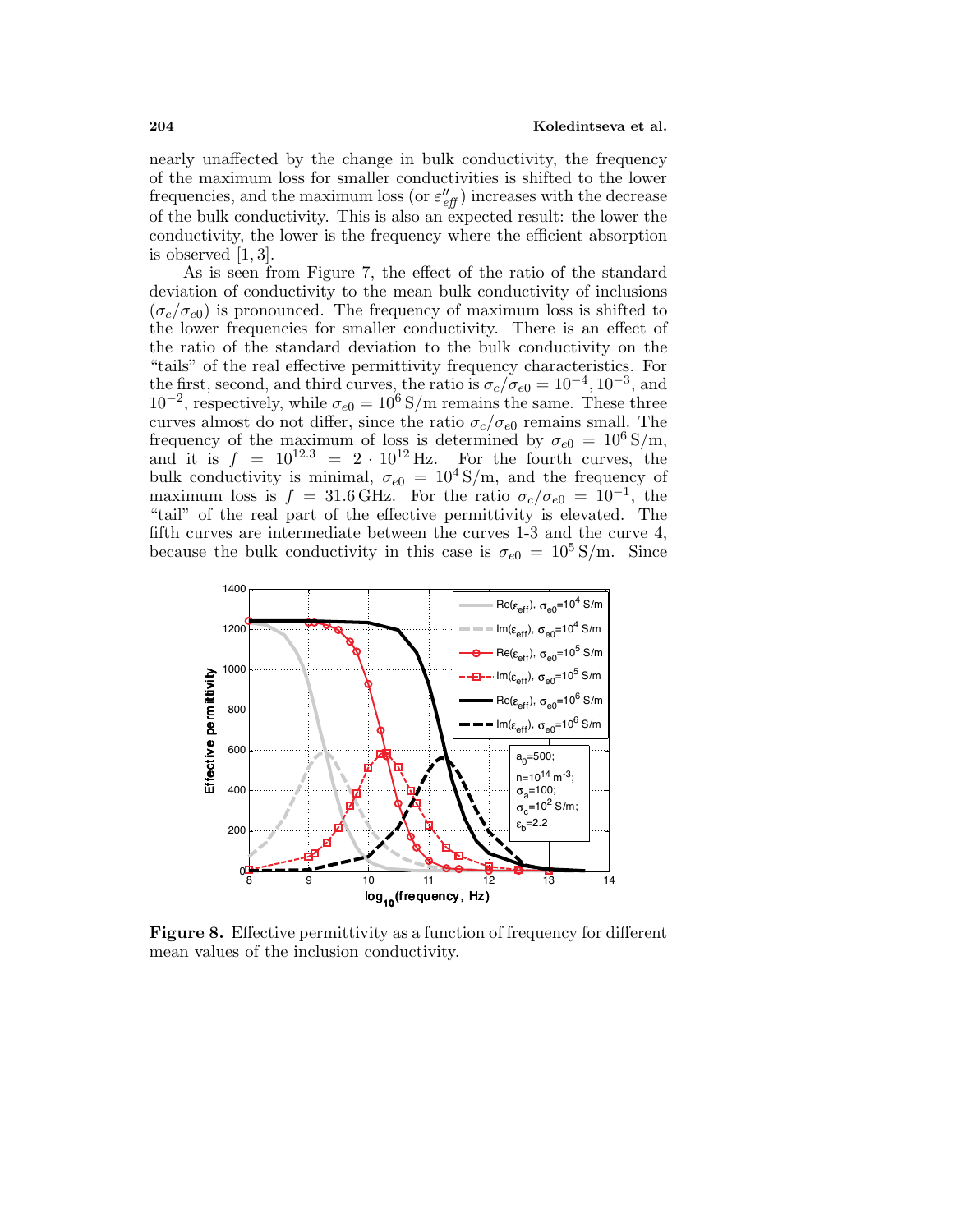the ratio  $\sigma_c = \sigma_{e0} = 10^{-1}$  is the same as for the fourth curves, the distortion of the "tail" of the real part is also the same.

The effect of the mean bulk conductivity of inclusions on the effective permittivity curves is seen in Figure 8. The mean aspect ratio for the inclusions in this case is higher than in the previous graphs,  $a_0 = 500$ . The static real permittivity and the peak imaginary permittivity for  $a_0 = 500$  are much higher (∼75 times) than in Figure 7, where  $a_0 = 100$ . Three values of the bulk conductivity are considered:  $\sigma_{e0} = 10^4, 10^5, \text{ and } 10^6 \text{ S/m}$ . The standard deviation for conductivity is the same for all three sets of curves, and the deviation of the aspect ratio is also the same. As in the previous cases, the frequency of the maximum loss is shifted to lower frequencies for smaller values of the bulk conductivity. The maximum value of the imaginary permittivity  $\varepsilon''_{\text{eff}}$  increases slightly with the decrease of the bulk conductivity.

Figure 9 contains graphs of the effective permittivity as a function of the standard deviation of conductivity at three different frequencies:  $f = 100 \text{ MHz}$  (static part of the Debye dependence, where  $\varepsilon'_{\text{eff}} \approx \varepsilon_{\text{eff}} s$ ),  $f = 2 \text{ GHz}$  (the slope of the Debye frequency characteristic, where  $\varepsilon_{\text{eff}} \propto \varepsilon'_{\text{eff}} \lt \varepsilon_{\text{eff}} s$ , and  $\varepsilon''_{\text{eff}} \approx \varepsilon''_{\text{eff}}$  max), and  $f = 10^{12}$  Hz ("optic" limit in the Debye dependence, where  $\varepsilon'_{\text{eff}} \approx$  $\varepsilon_{\text{eff}}$   $\infty$ ), respectively. As is seen from the figures, there is a significant effect of the standard deviation of conductivity only at the slope of the Debye curve, which corresponds to Figure 9 (b). This effect can be explained as follows. It is the mean bulk conductivity of an inclusion that is responsible for its polarizability. At the lower frequencies, all the inclusions-dipoles are agile enough to follow oscillations of the electric field. "Inertia" of the dipoles is not affected by the charges accumulated on the ends of the rods. At very high frequencies ("optic" limit) almost all dipoles, independently of conductivity, cannot follow very fast variations of the electric field, and they almost do not reorient. This leads to the decrease of both  $\varepsilon'_{\text{eff}}$  and  $\varepsilon''_{\text{eff}}$ . However, when the frequency is at the slope of the Debye curve, where the dipoles partially follow the electric field, the effect of conductivity becomes more substantial. It is interesting that both real and imaginary parts of the effective permittivity decrease with the increase of the standard deviation of conductivity. This means that at the wider spread of conductivity, the higher fraction of inclusions become "heavier" compared to the case where conductivity of inclusions is homogeneous.

In Figures  $10(a, b)$ , showing the effective permittivity as a function of the mean aspect ratio, the graphs are calculated for three frequencies, corresponding to three regions of the Debye frequency dependence:  $f = 10^8 \text{ Hz}$  (static permittivity),  $f = 2 \cdot 10^{12} \text{ Hz}$  (the steepest slope of the Debye dependence), and  $\dot{f} = 10^{13}$  Hz ("optic"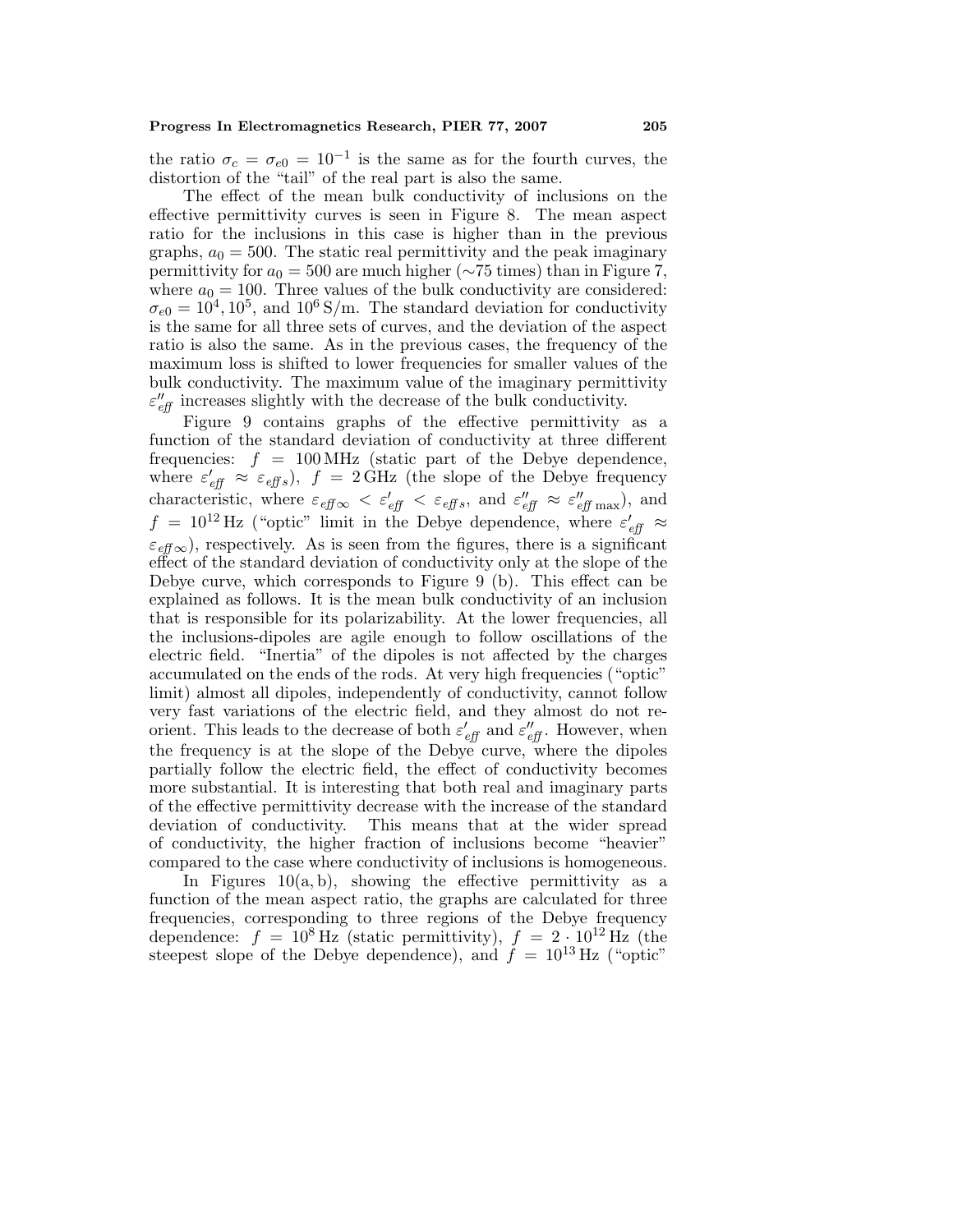**206 Koledintseva et al.**



**Figure 9.** Effective permittivity as a function of the standard deviation of conductivity: (a)  $f = 10^8$  Hz (static limit of the Debye dependence); (b)  $f = 2 \cdot 10^9$  Hz (the steepest slope of the Debye dependence); (c)  $f = 10^{13}$  Hz (the "optic" limit of the Debye dependence).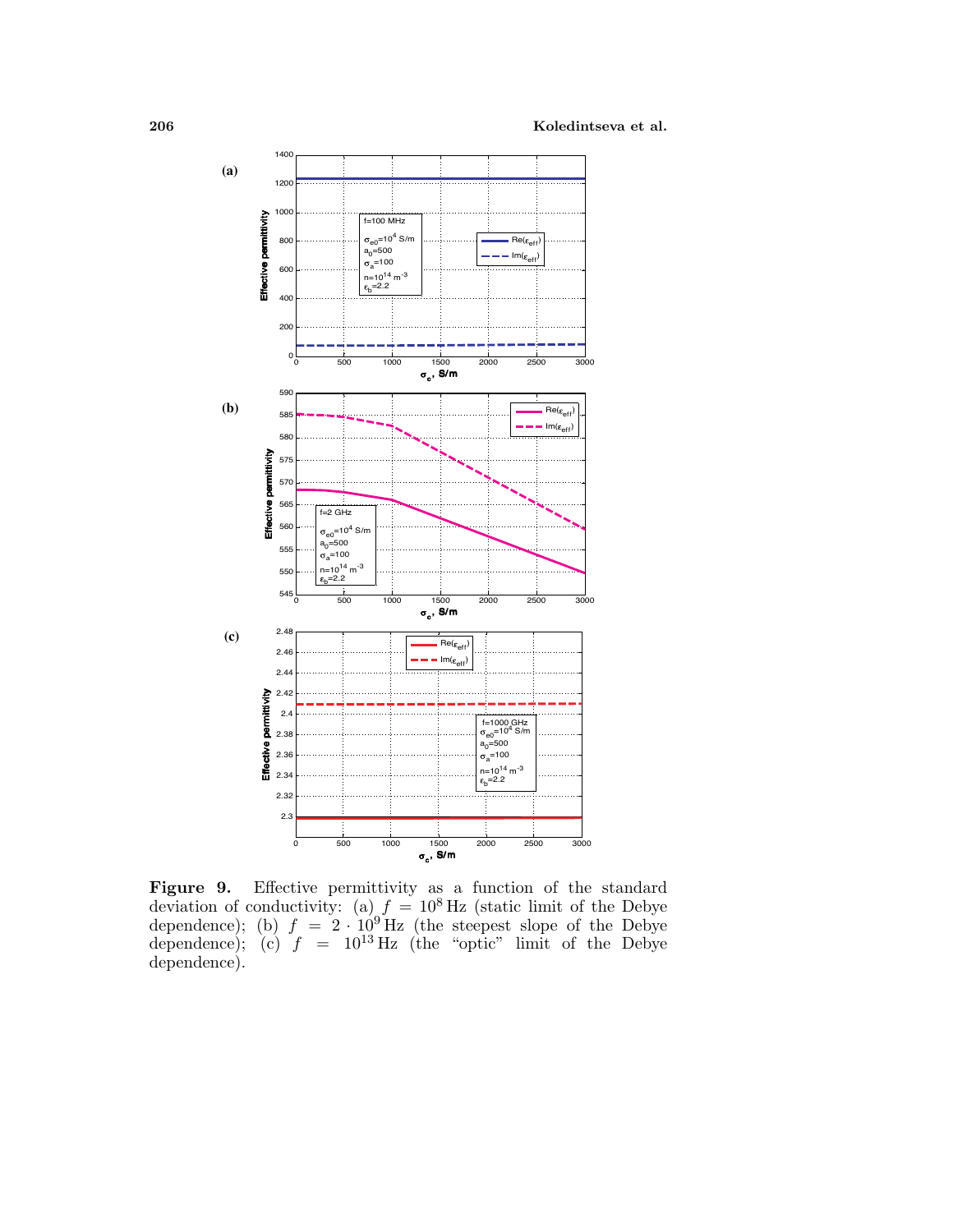

Figure 10. Dependence of the effective permittivity upon the mean aspect ratio: (a) real part of the effective permittivity; (b) imaginary part of the effective permittivity.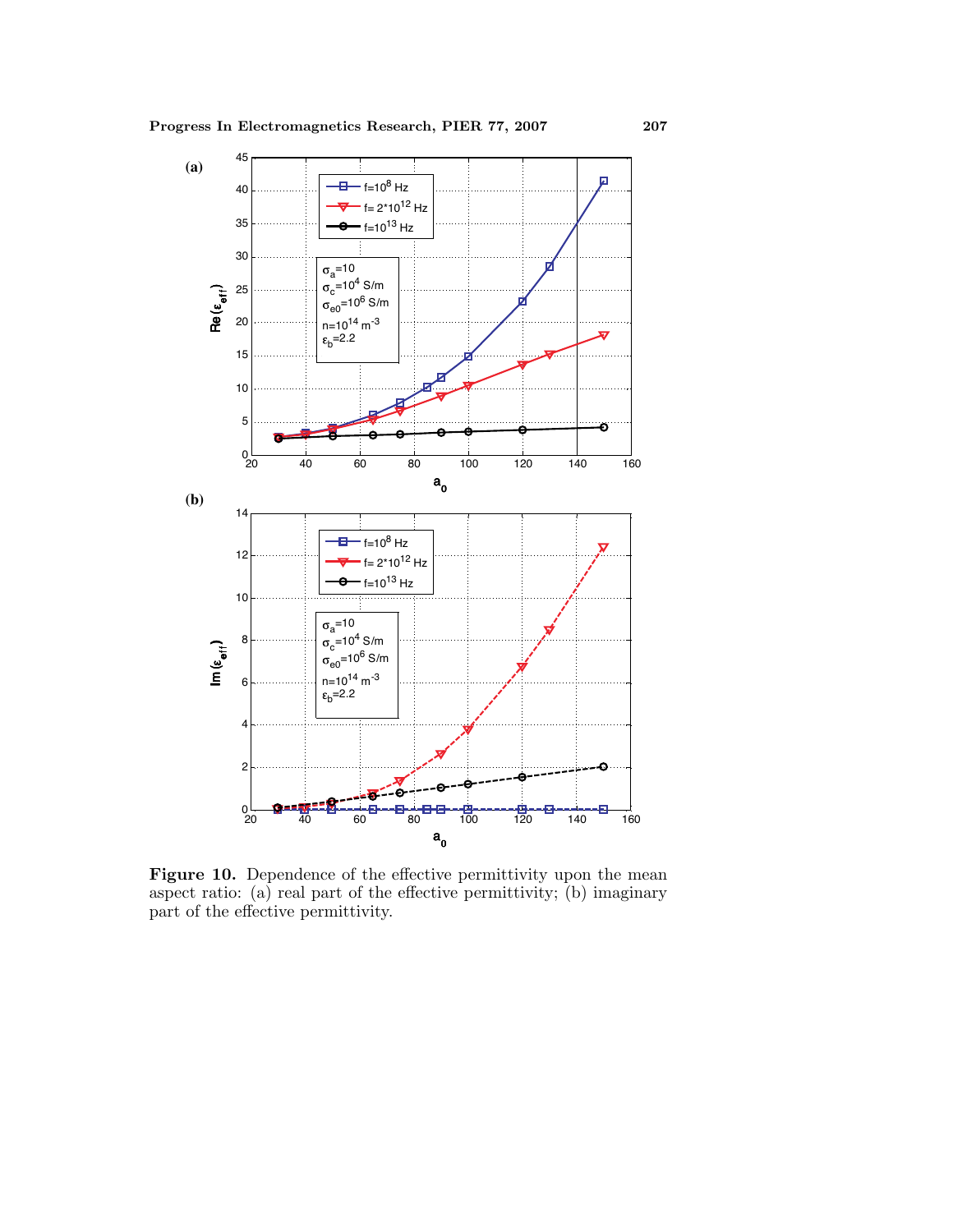permittivity). The static permittivity  $\varepsilon'_{\text{eff}} = \varepsilon_{\text{eff}} s$  dramatically increases when the mean aspect ratio becomes higher. This is a consequence of the increase of a dipole moment associated with the polarizability of a conducting rod as its aspect ratio increases (length increases and/or thickness decreases). The loss is relatively small in the static case  $\varepsilon_{effs}'' \to 0$ . In the "optic" limit, both the real  $(\varepsilon'_{\text{eff}} = \varepsilon_{\text{eff}} \infty)$  and imaginary  $(\varepsilon''_{\text{eff}})$  permittivities increase slightly as the mean aspect ratio rises. As for the intermediate frequency range close to the slope of the Debye curve, the imaginary permittivity  $(\varepsilon_{\it eff}^{\prime\prime})$ increases dramatically with the increase of the mean aspect ratio. The real permittivity ( $\varepsilon'_{\text{eff}} = \varepsilon_{\text{eff}} \infty$ ) becomes higher, too. This phenomenon is related to the elevated polarizability effect, as well as the pronounced loss at the frequency where approximately half of the dipoles follow fast oscillations of electric field, and the other half have too much inertia to react. The absorption mechanism is associated with the imaginary part of the permittivity, and is related to the accumulation of electromagnetic energy within an inclusion and further dissipation of this energy into heat through multiple scattering. The real part of the permittivity is determined the polarization of dipoles. The dipoles that follow oscillations of the electric field, contribute to the real part of the effective permittivity and to the propagation effect in the dielectric. The dipoles that are "resistant" to oscillations, accumulate energy, which will eventually dissipate.

Figures 11 and 12 show how the standard deviation of the aspect ratio affects real and imaginary parts of the effective permittivity. Figures 11 and 12 differ by the values of the mean aspect ratio and bulk conductivity. In Figures 11, the values are  $a_0 = 100$  and  $\sigma_{e0} = 10^6$  S/m, and the frequency of the steepest slope (maximum loss) is around 2 ·  $10^{12}$  Hz. In Figures 12, the values are  $a_0 = 500$  and  $\sigma_{e0} = 10^5$  S/m, and the frequency of the steepest slope (maximum loss) is around 16 GHz. The magnitudes of real and imaginary parts of the effective permittivity in Figures 12 are much higher than in Figures 11, because the mean aspect ratio in Figures 12 is five times greater. It is also seen from the graphs on both figures that the standard deviation of aspect ratio does not affect much the values of the effective permittivity. Static permittivity  $\varepsilon'_{\text{eff}} = \varepsilon_{\text{eff}} s$  slightly increases with the increase of the standard deviation  $\sigma_a$ . "Optic" limit  $\varepsilon'_{eff} = \varepsilon_{eff} \infty$  remains unchanged and comparatively low. Only when the frequency is at the steepest slope (maximum loss), the variation in the real permittivity becomes noticeable:  $\varepsilon'_{\text{eff}}$  slightly decreases in both cases.

Figures  $13(a, b)$  show the linear dependence of the effective permittivity upon concentration of inclusions. In these computations,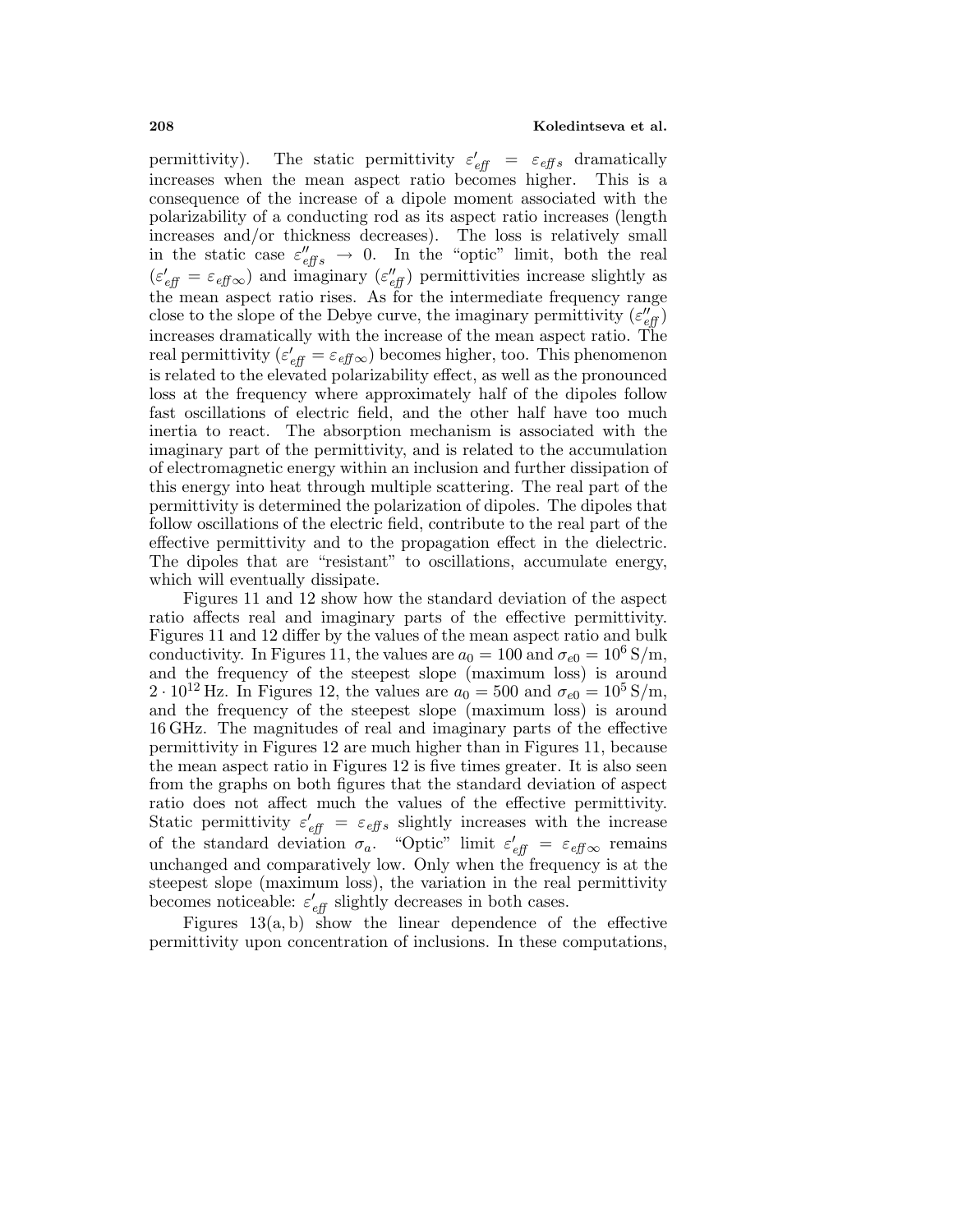

Figure 11. Dependence of the effective permittivity upon standard deviation of aspect ratio, when the mean aspect ratio is  $a_0 = 100$ , and the mean conductivity is  $\sigma_{e0} = 10^6 \,\mathrm{S/m:}$  (a) the real part; (b) the imaginary part.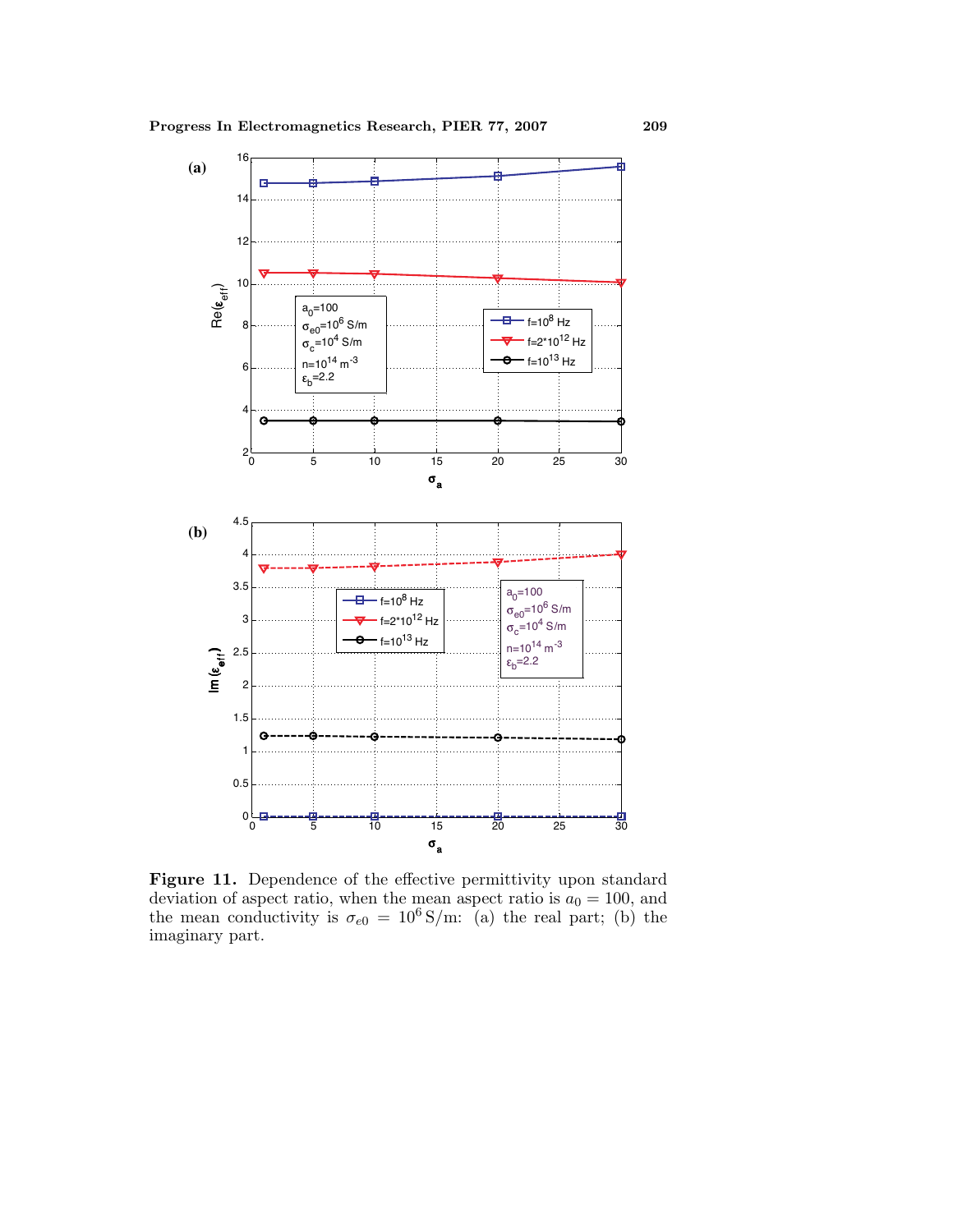

Figure 12. Dependence of the effective permittivity upon standard deviation of aspect ratio, when the mean aspect ratio is  $a_0 = 500$ , and the mean conductivity is  $\sigma_{e0} = 10^5 \,\mathrm{S/m}$ : (a) the real part; (b) the imaginary part.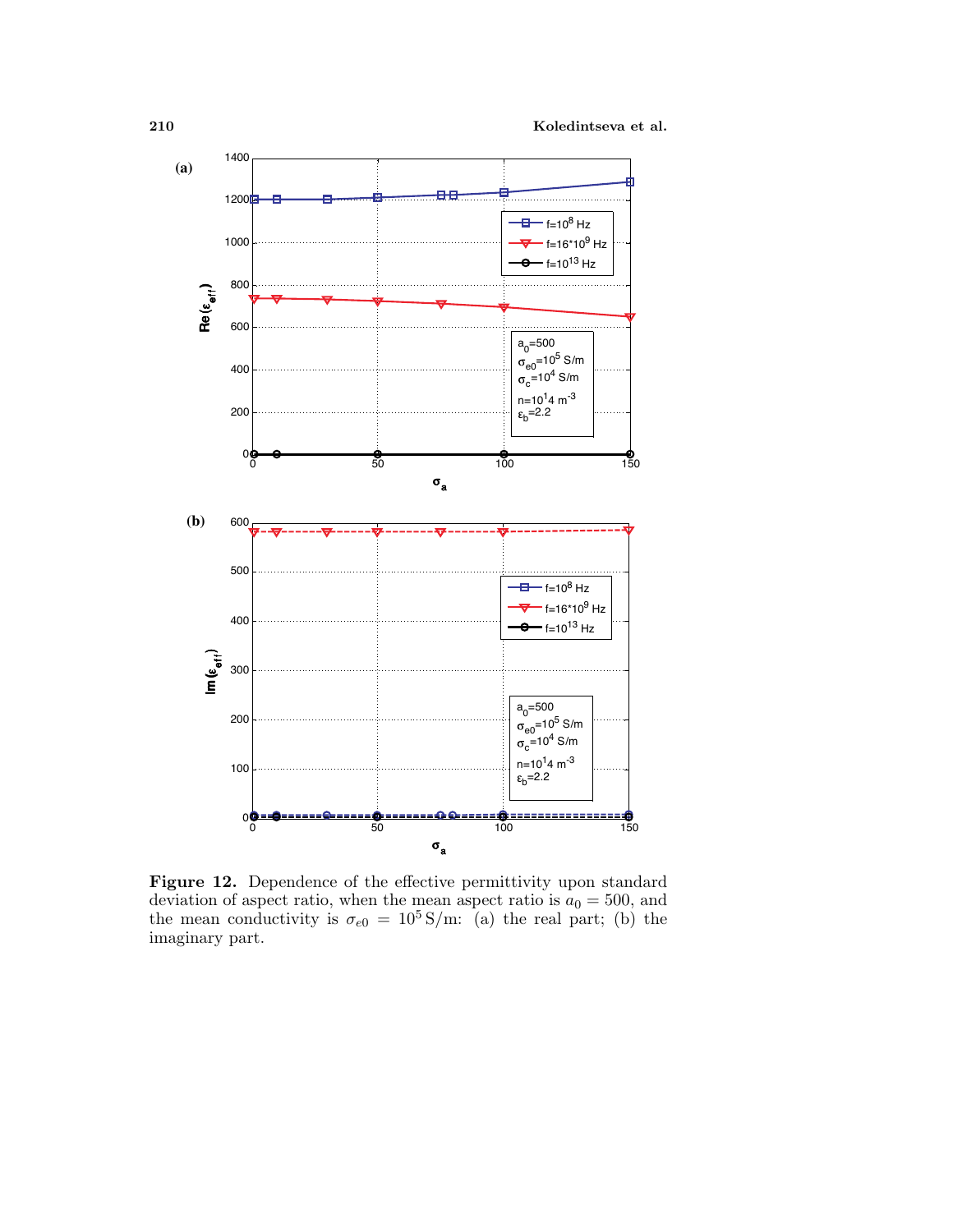

Figure 13. Dependence of the effective permittivity upon concentration of inclusions: (a) real part; (b) imaginary part. The graphs are calculated for three different frequencies:  $f = 10^8$  Hz (static permittivity),  $f = 2.10^{12}$  Hz (steepest slope of the Debye dependence), and  $f = 10^{13}$  Hz ("optic" permittivity).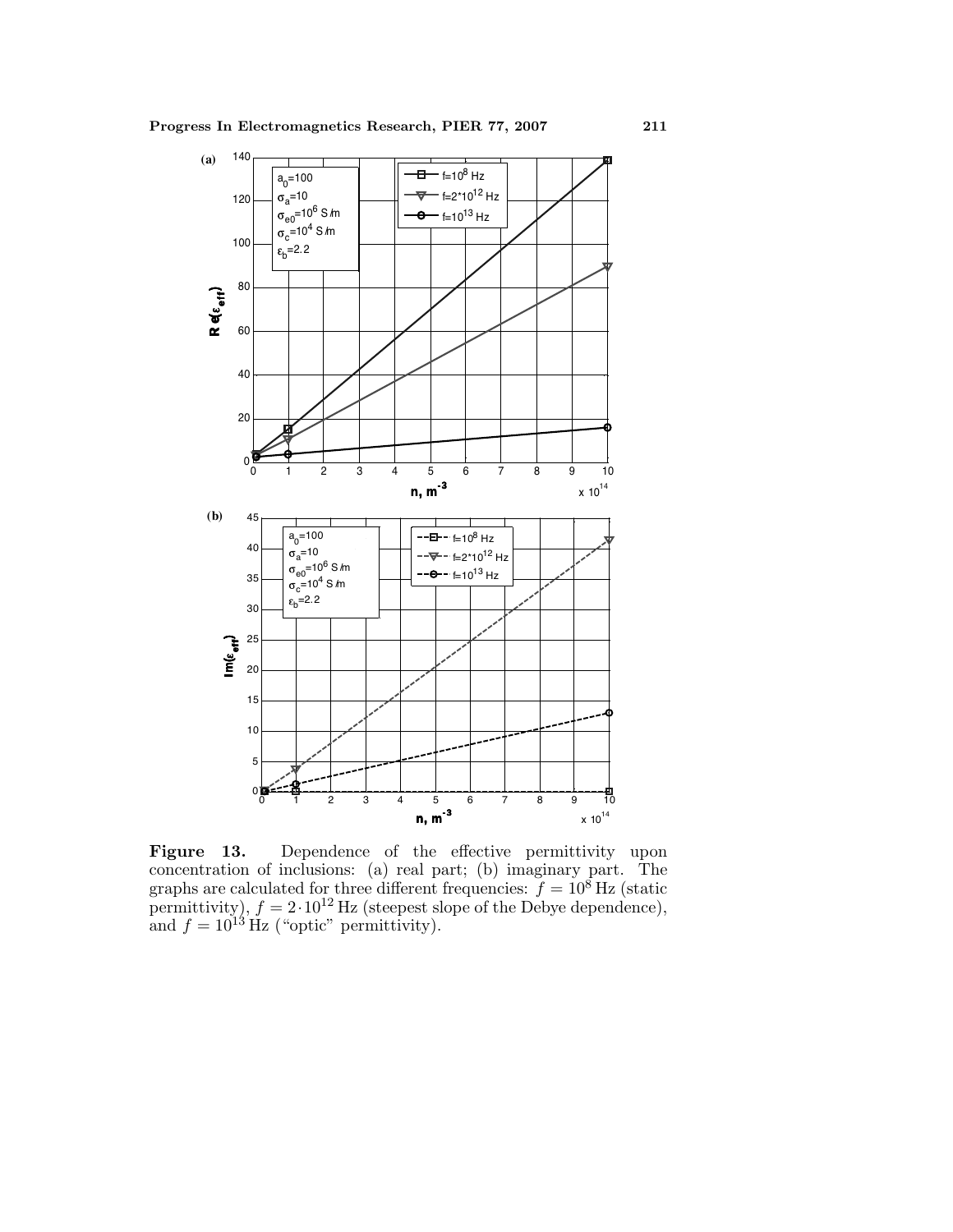the volume fraction of inclusions is still below the percolation threshold. For the composite with the mean aspect ratio of  $a_0 = 100$  and the concentration of inclusions  $n = 10^{14} \,\mathrm{m}^{-3}$ , the calculated volume fraction of inclusions is around 0.4%, and for the concentration  $n = 10^{15} \,\mathrm{m}^{-3}$ , the volume fraction is around 4%. Assuming that the percolation threshold in this case is  $p_c \approx 5/a = 5\%$ , these concentrations of inclusions are still below the percolation threshold. The concentration affects most significantly the static real part of the effective permittivity  $\varepsilon'_{\text{eff}} = \varepsilon_{\text{eff}} s$  and the imaginary part  $\varepsilon'_{\text{eff}}$  at the frequency of the maximum loss.

#### **4. CONLUSIONS**

In this paper, the Maxwell Garnett mixing rule is extended for a composite material containing conducting elongated spheroids (rods) with a double statistical distribution of aspect ratio and bulk conductivity of inclusions. This model includes normal (Gaussian) distribution functions instead of summations over the types of inclusions in the MG multiphase mixture formulation. The results of computations for microwave frequencies show that the mean values of the aspect ratio and the bulk conductivity of inclusions substantially affect frequency characteristics of composites. At the same time, standard deviations for the aspect ratio and conductivity only slightly change frequency characteristics, and these effects can be mostly observed closer to the frequency of the steepest slope (maximum loss) of the corresponding Debye curves for the effective permittivity of the composite.

## **ACKNOWLEDGMENT**

This work was supported by the Air Force Research Laboratory under Contract FA8650-04-C-5704 through the Center for Advanced Materials Technology, University of Missouri-Rolla.

## **REFERENCES**

- 1. Koledintseva, M. Y., R. E. DuBroff, and R. W. Schwartz, "A Maxwell Garnett model for dielectric mixtures containing conducting particles at optical frequencies," Progress In Electromagnetics Research, PIER 63, 223–242, 2006.
- 2. Koledintseva, M. Y., S. K. R. Chandra, R. E. DuBroff, and R. W. Schwartz, "Modeling of dielectric mixtures containing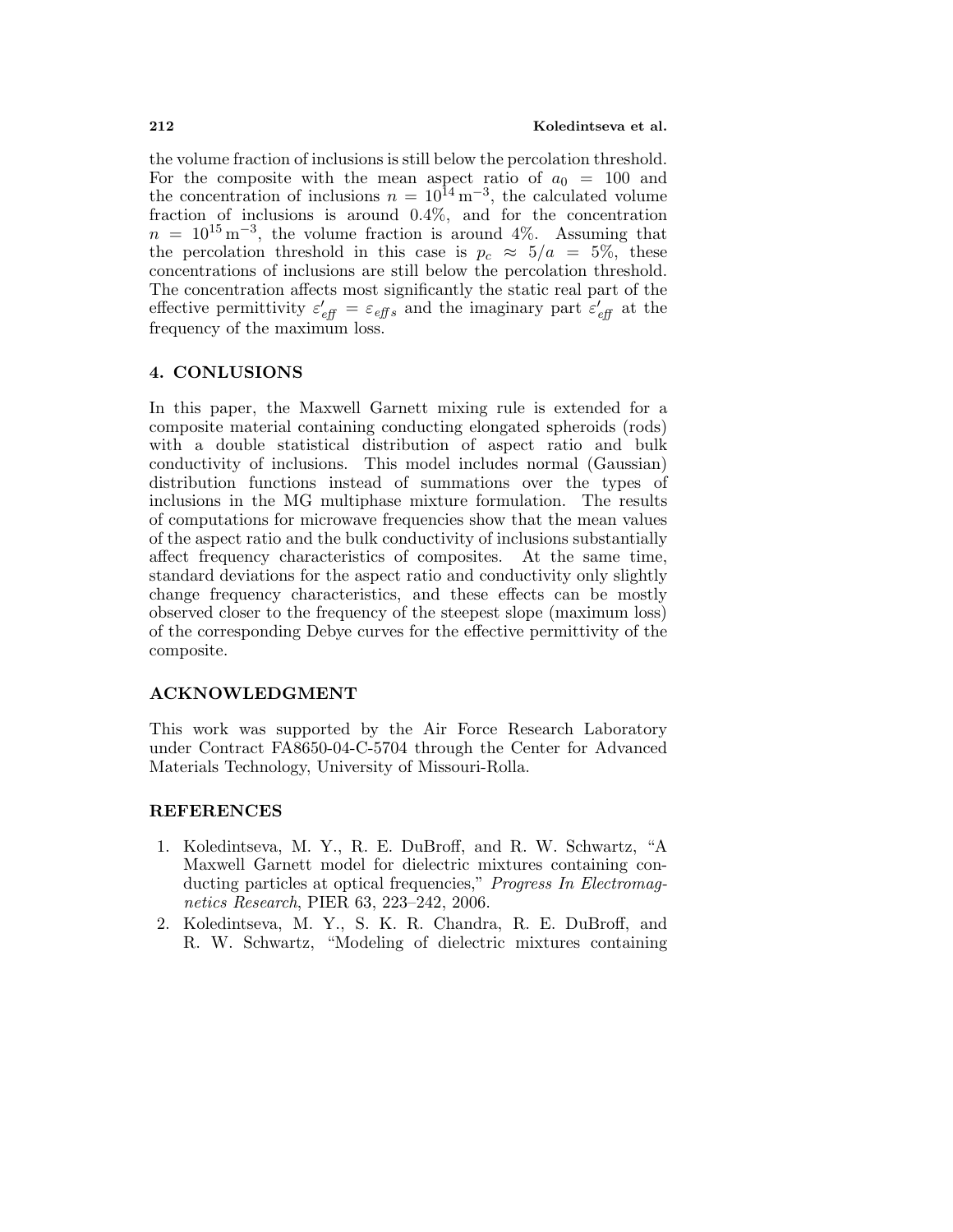conducting inclusions with statistically distributed aspect ratio," Progress In Electromagnetics Research, PIER 66, 213–228, 2006.

- 3. Koledintseva, M. Y., V. V. Bodrov, I. V. Sourkova, M. M. Sabirov, and V. I. Sourkov, "Unified spectral technique application for study of radiator behavior near planar layered composites," Progress In Electromagnetics Research, PIER 66, 317–357, 2006.
- 4. Amirhosseini, M. K., "Three types of walls for shielding enclosures," Journal of Electromagnetic Waves and Apllications, Vol. 19, No. 6, 827–838, 2005.
- 5. Park, H. S., I. S. Choi, J. K. Bang, S. H. Suk, S. S. Lee, and H. T. Kim, "Optimized design of radar absorbing materials for complex targets," Journal of Electromagnetic Waves and Apllications, Vol. 18, No. 8, 1105–1117, 2004.
- 6. Calame, J. P. and W. G. Lawson, "A modified method for producing carbon-loaded vacuum-compatible microwave absorbers from a porous ceramic," IEEE Trans. Electron. Devices, Vol. 38, No. 6, 1538–1543, June 1991.
- 7. Neo, C. P. and V. K. Varadan, "Optimization of carbon fiber composite for microwave absorber," IEEE Trans. Electromagn. Compat., Vol. 46, No. 1, 102–106, Feb. 2004.
- 8. Ezquerra, T. A., F. Kremer, and G. Wegner, "AC electrical properties of insulator-conductor composites," Progress In Electromagnetic Research, PIER 06, 273–301, 1992.
- 9. Nedkov, I., S. Kolev, S. Stavrev, P. Dankov, and S. Alexsandrov, "Polymer microwave absorber with nanosized ferrite and carbon fillers," Proc. IEEE 27th Int. Spring Seminar on Electronics Technology, 577–579, 2004.
- 10. Maxwell Garnett, J. C., "Colours in metal glasses and metal films," Philos. Trans. R. Soc. London, Sect. A, Vol. 3, 385–420, 1904.
- 11. Sihvola, A., Electromagnetic Mixing Formulas and Applications, IEE, London, UK, 1999.
- 12. Xu, X., A. Qing, Y. B. Gan, and Y. P. Feng, "Effective properties of fiber composite materials," Journal of Electromagnetic Waves and Apllications, Vol. 18, No. 5, 649–662, 2004.
- 13. Landau, L. D., E. M. Lifshitz, and L. P. Pitaevskii, Electrodynamics of Continuous Media, 2nd edition, Pergamon, Oxford, New York, 1984.
- 14. Lagarkov, A. N. and A. K. Sarychev, "Electromagnetic properties of composites containing elongated conducting inclusions," Phys. Review B, Vol. 53, No. 9, 6318–6336, March 1996.